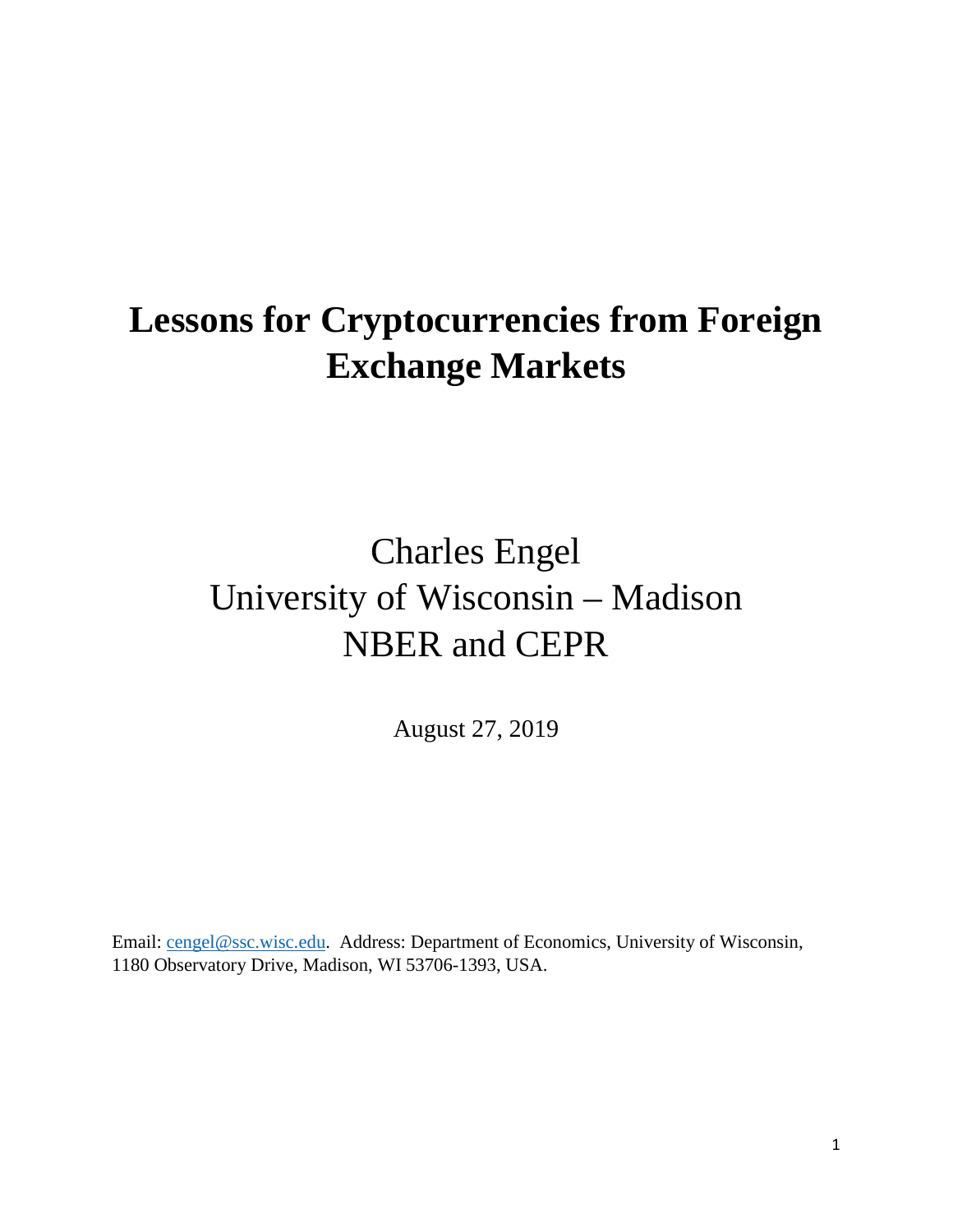This essay brings insights from the academic literature on foreign exchange rate determination to the analysis of cryptocurrency markets. We present a simple framework to summarize the factors that determine exchange rates. To the extent that cryptocurrencies are like national currencies issued by central banks, their pricing can be analyzed using these models of exchange rates

As a preliminary, it is helpful to recall the traditional delineation of the three roles of *money*: it is a medium of exchange, a store of value, and a unit of account. The medium of exchange function refers to the usefulness of money for making transactions. Rather than the cumbersome search and matching problem that would arise if trade were by barter, money eases the process by allowing people to sell their goods and services for money, and to buy goods and services from other agents using money. Money is also an asset, which makes it a store of value. Often money earns very little or no pecuniary return. Forms of money include, for example, currency, demand deposits, and other checkable deposits. All of these pay a lower return than, for instance, short-term paper, but that difference reflects the implicit return to money arising from its utility in performing transactions. Finally, prices of goods and services are quoted in terms of money. Indeed, the convenience of money is connected to the stability of prices. When the prices quoted in terms of money are stable and predictable, people are more willing to hold money for transactions even though money provides little or no direct pecuniary return.

*Currency* is one form of money and has somewhat different properties than other forms of money such as checking deposits. For transactions that involve small amounts, it is very convenient, but is quite cumbersome relative to other types of money for larger transactions. An important property is that transactions using currency are nearly completely anonymous. It is impossible to trace the buyer or seller of a product or service when the business is conducted with cash.

Money, in turn, is one form of *liquid assets.* Nickolas (2018) defines liquid assets as: "cash on hand or an asset that can be readily converted to cash. An asset that can readily be converted into cash is similar to cash itself because the asset can be sold with little impact on its value." There is a close relationship between liquidity and safety, when safety is defined as in Gorton (2017): "A safe asset is an asset that is (almost always) valued at face value without expensive and prolonged analysis. By design, there is no benefit to producing (private) information about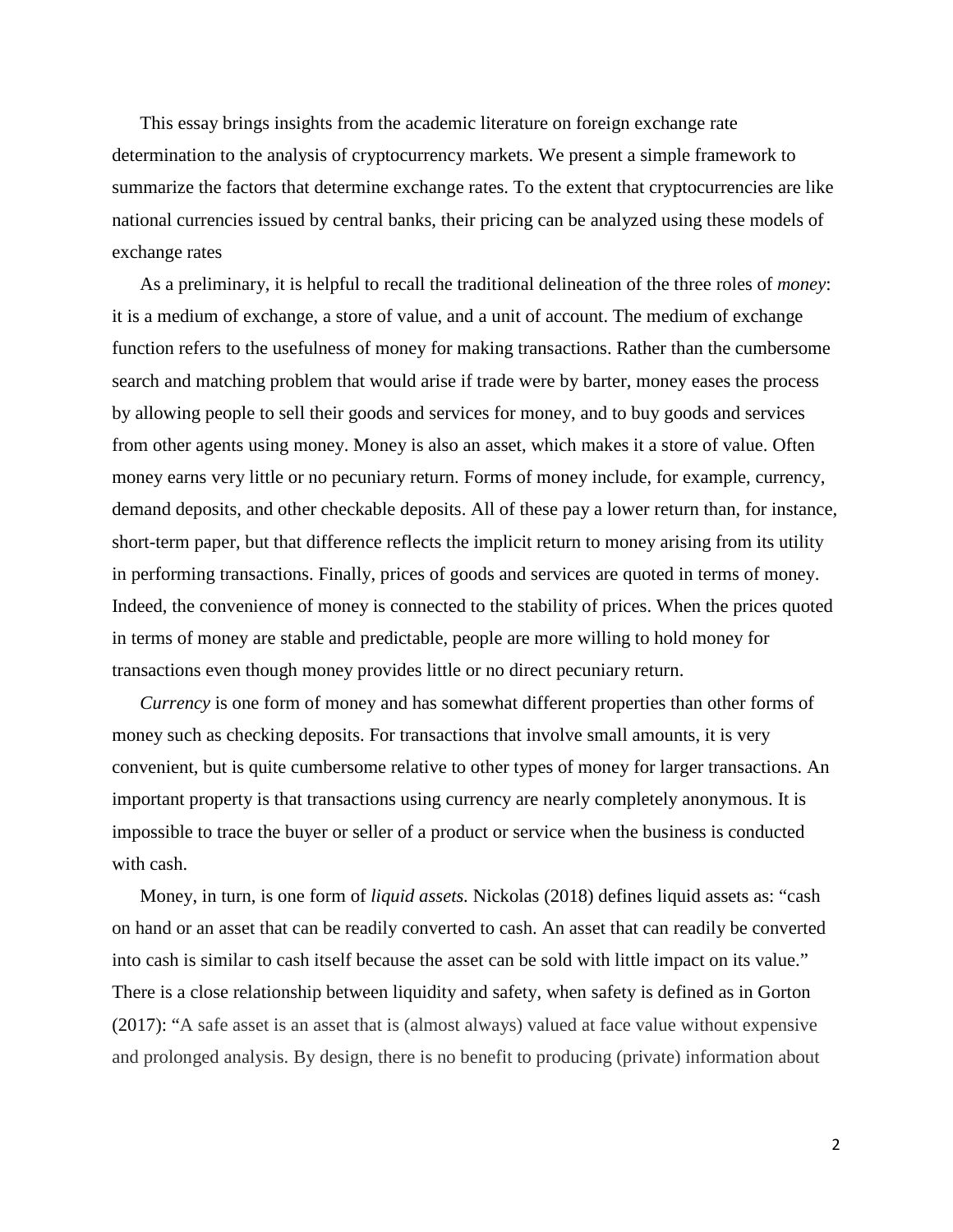its value, and this is common knowledge." From these definitions, we can conclude that safe assets are liquid, and liquid assets are safe.

Section 1 presents a framework for foreign exchange rate determination. The next section considers the similarities and differences of cryptocurrencies and national currencies, and applies lessons from the model of foreign exchange rates to the pricing of these digital currencies. The third and concluding section discusses implications for policy.

# **1. Basics of Foreign Exchange Rate Determination**

A foreign exchange rate is the price of one money in terms of another – the price of euros in units of U.S. dollars, for example. Like other assets, money is a store of value and it offers a return. Its return comes from its usefulness in making transactions. That is, money is very liquid.

## *Pecuniary returns and liquidity yield*

An asset might pay a tangible monetary return, such as an interest rate, but it also may have an intangible return arising from its liquidity. For example, money has a return even if it does not pay interest because it eases the burden of making transactions. We can designate the monetary return on an asset (designated with a subscript *j*) at time *t* as  $i_{i,t}$ . We label the non-pecuniary return  $v_{j,t}$ .

To keep to a simple example, suppose money (cash or demand deposits) pays no interest, so its return arises purely from its usefulness in completing transactions. The return on money is  $V_{m,t}$ .

A safe, short-term government bond pays interest, but it may also pay a non-pecuniary return. For example, in the U.S., government bonds are a good asset to use as collateral for overnight interbank borrowing. The market for government bonds is very deep, and there is no private information about their value, so government bonds are liquid. The return on government bonds, then, has a pecuniary and a non-pecuniary component:  $i_{g,t} + v_{g,t}$ . The non-pecuniary component of the government bond return is often called its "convenience yield."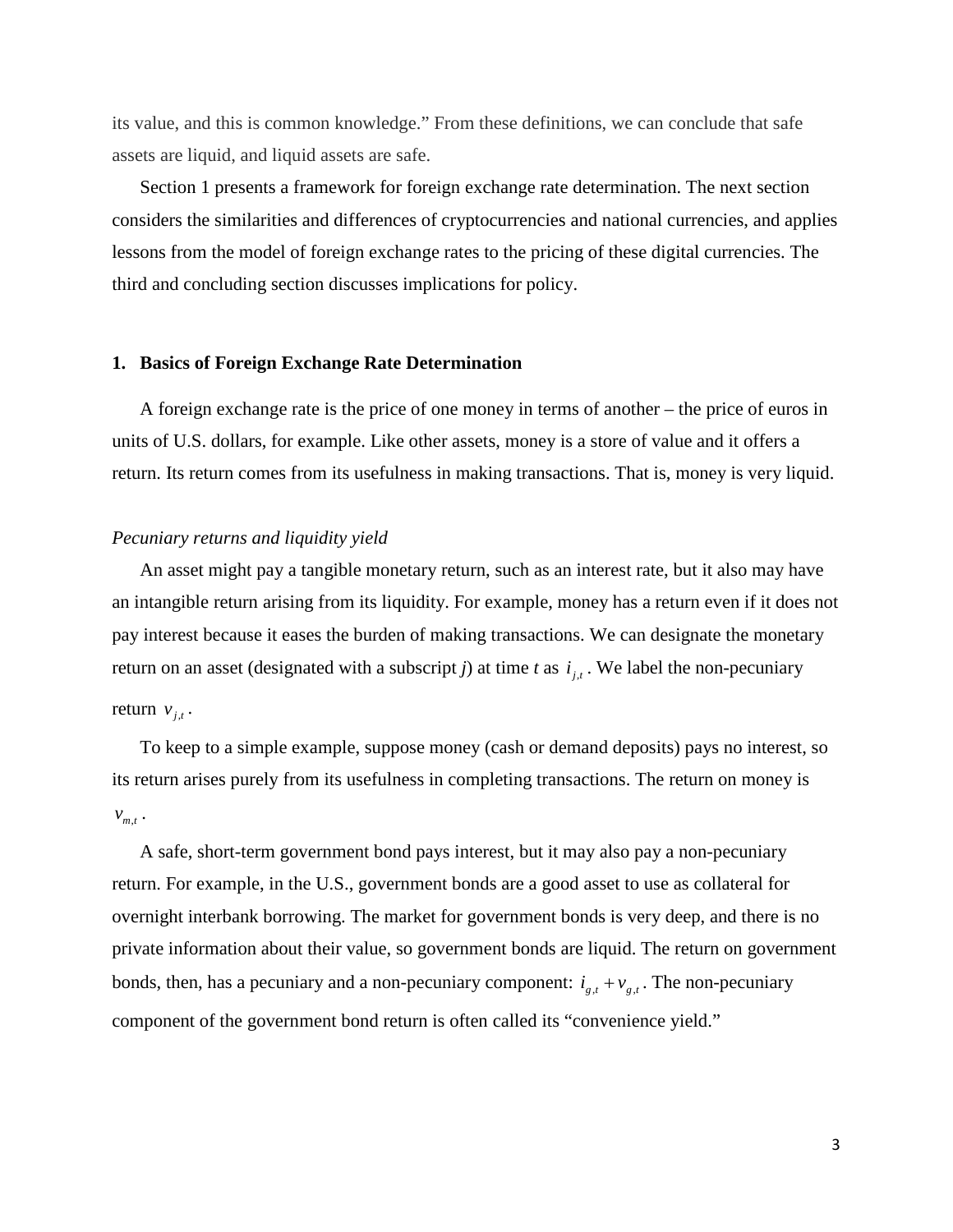Money and government bonds have very similar risk characteristics. Both are subject to losing value through inflation. But there is no uncertainty about the nominal return on money or government bonds.<sup>1</sup> Given these similarities, markets will equate the return on the two assets:

(1)  $v_{m,t} = i_{g,t} + v_{g,t}$ .

In words, the return on money that arises from its facilitation of transactions must equal the sum of the monetary and liquidity returns on government bonds. As the interest rate on bonds increases, the liquidity return on money must increase to satisfy the equality in (1). Using the general principle from economics of diminishing returns, as economic agents hold more money, its marginal value for transactions purposes decreases. When interest rates are high, households and businesses economize on cash balances and only hold them for transactions for which it is most valuable to have a liquid asset on hand. For example, when interest rates are very low, households might decide that it saves effort to keep the monthly rent money in their checking account. When interest rates are high, the opportunity cost of holding money in their current account is too high, so they may plan to keep the money in an interest-bearing account and then only turn their funds into money on the day the rent is due.

As noted previously, not all money is identical. Currency has different properties than demand deposits – it is more anonymous, but more cumbersome. We can speak of a nonpecuniary return on cash,  $v_{c,t}$ , as distinguished from the liquidity return on demand deposits,  $v_{d,t}$ . Households and firms adjust their cash balances and checking balances so at the margin those returns are equal,  $v_{c,t} = v_{d,t}$ , and that equality allows us to refer to the return on money  $v_{m,t}$   $\left( = v_{c,t} = v_{d,t} \right)$ .

#### *Returns on foreign currency instruments*

How do we compare the returns on the government bills of one country to those from another country? Let's designate one country as the "home" and the other as the "foreign" (and we use a superscript \* for returns from the foreign country.) The return on a foreign short-term

l

<sup>&</sup>lt;sup>1</sup> We ignore here the possibility of default on short-term government bonds, though it is easy to extend the analysis to that case by including a premium in the return for default risk.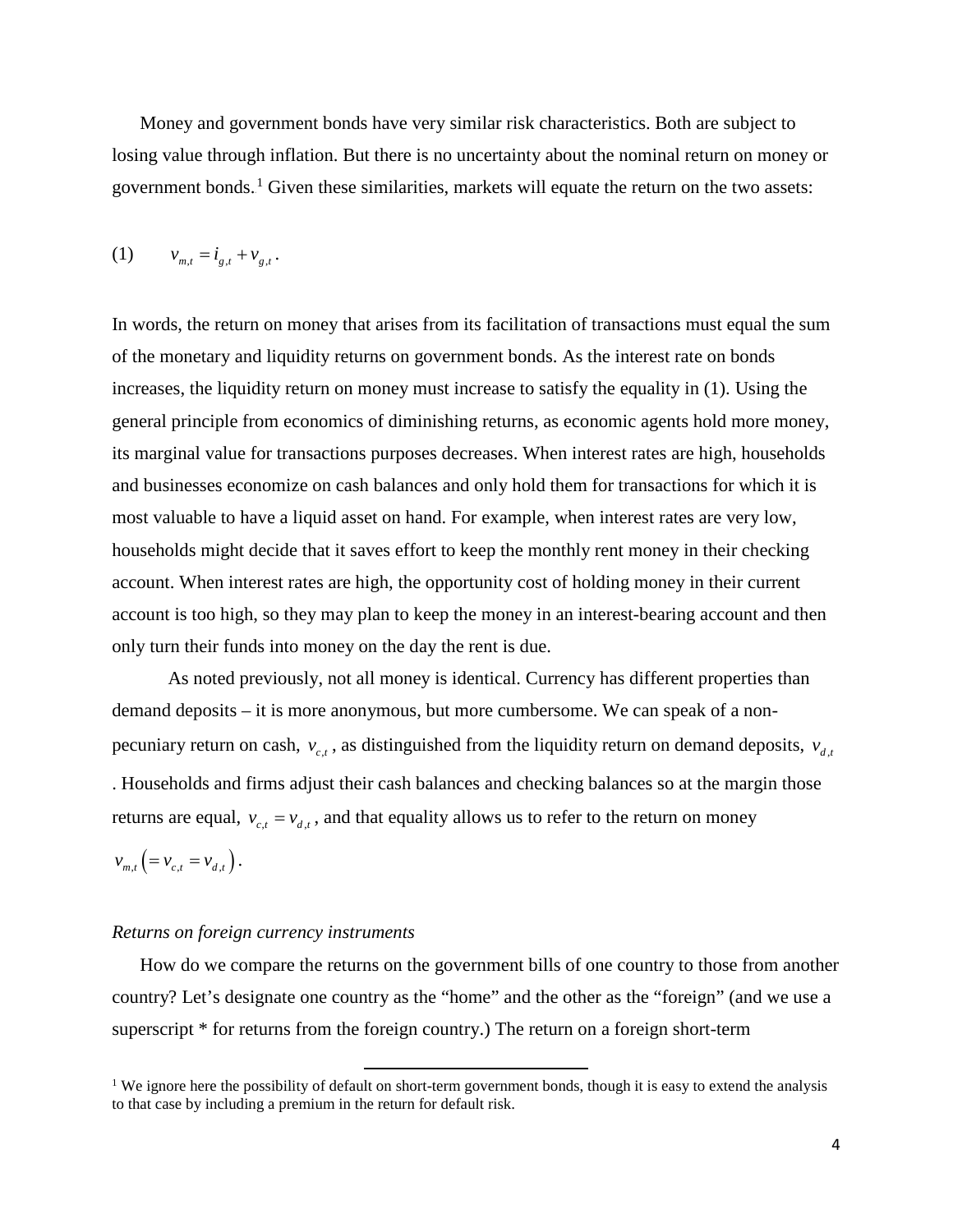government bond includes its interest rate and its convenience yield:  $i_{g,t}^* + v_{g,t}^*$ . But those returns are in units of foreign currency. To compare the returns on the foreign government bond to those on the home government bond, we need to convert the foreign currency returns into home currency. Just like shares of stock pay a dividend and a capital gain, the foreign government bond pays its return in foreign currency,  $i_{g,t}^* + v_{g,t}^*$ , and a capital gain given by the percentage increase in the value of the foreign currency in terms of home currency:  $\frac{b_{t+1} - b_t}{a}$ *t*  $S_{t+1} - S$  $\frac{+1}{s}$   $\frac{-S_t}{S_t}$ . Here,  $S_t$  is the home currency price of foreign currency. For example, if the U.S. is the home country and France is the foreign country,  $S_t$  is the dollar price of euros. If the euro appreciates, so the exchange rate rises between time *t* and  $t+1$ , then  $\frac{b_{t+1}-b_t}{a}$ *t*  $S_{t+1} - S$ *S*  $\frac{1}{s} + \frac{1}{s}$  is positive and the French government bond has a "capital gain" in terms of U.S. dollars. The return on the French bond, in dollar terms, is  $i_{g,t}^* + v_{g,t}^* + \frac{b_{t+1} - b_t}{g}$ *t*  $i_{\varrho,t}^* + v_{\varrho,t}^* + \frac{S_{t+1} - S}{S}$ *S*  $+ v_{i}^* + \frac{S_{i+1} - S_i}{S_{i+1}}$ .

Including the currency return introduces two complications into the comparison of returns on home bonds to foreign bonds. First, at the time the investment is made, the future exchange rate is not known. Investors must form expectations of the future exchange rate,  $S_{t+1}^e$ , so the expected currency return is  $\frac{D_{t+1}}{T}$ *e*  $S_{t+1}^e - S_{t}^e$ *t S*  $\frac{f_{+} - S_{t}}{g}$ . The *expected* return on the foreign government bond in home *e*

currency terms is given by  $i_{g,t}^* + v_{g,t}^* + \frac{\mathbf{D}_{t+1}}{t}$  $y_{g,t}^* + v_{g,t}^* + \frac{\omega_{t+1}^* - \omega_t}{\sigma}$ *t*  $i_{e,t}^* + v_{e,t}^* + \frac{S_{t+1}^e - S}{g}$ *S*  $+ v_{i,t}^* + \frac{S_{t+1}^e - S_t}{S}$ .

#### *Foreign exchange risk premium*

The second complication is that given there is uncertainty about the exchange rate, investors face uncertainty about returns. The home investor is uncertain about the return on a foreign government bond because converting foreign currency returns into home currency is subject to the unknown level of the future exchange rate. The uncertainty about the return on the foreign bond might lead the home investor to require a higher expected rate of return on that bond if he is to hold it. But, conversely, the foreign investor might insist on a higher expected return on the home bond in order to compensate for foreign exchange risk. It should be clear that these two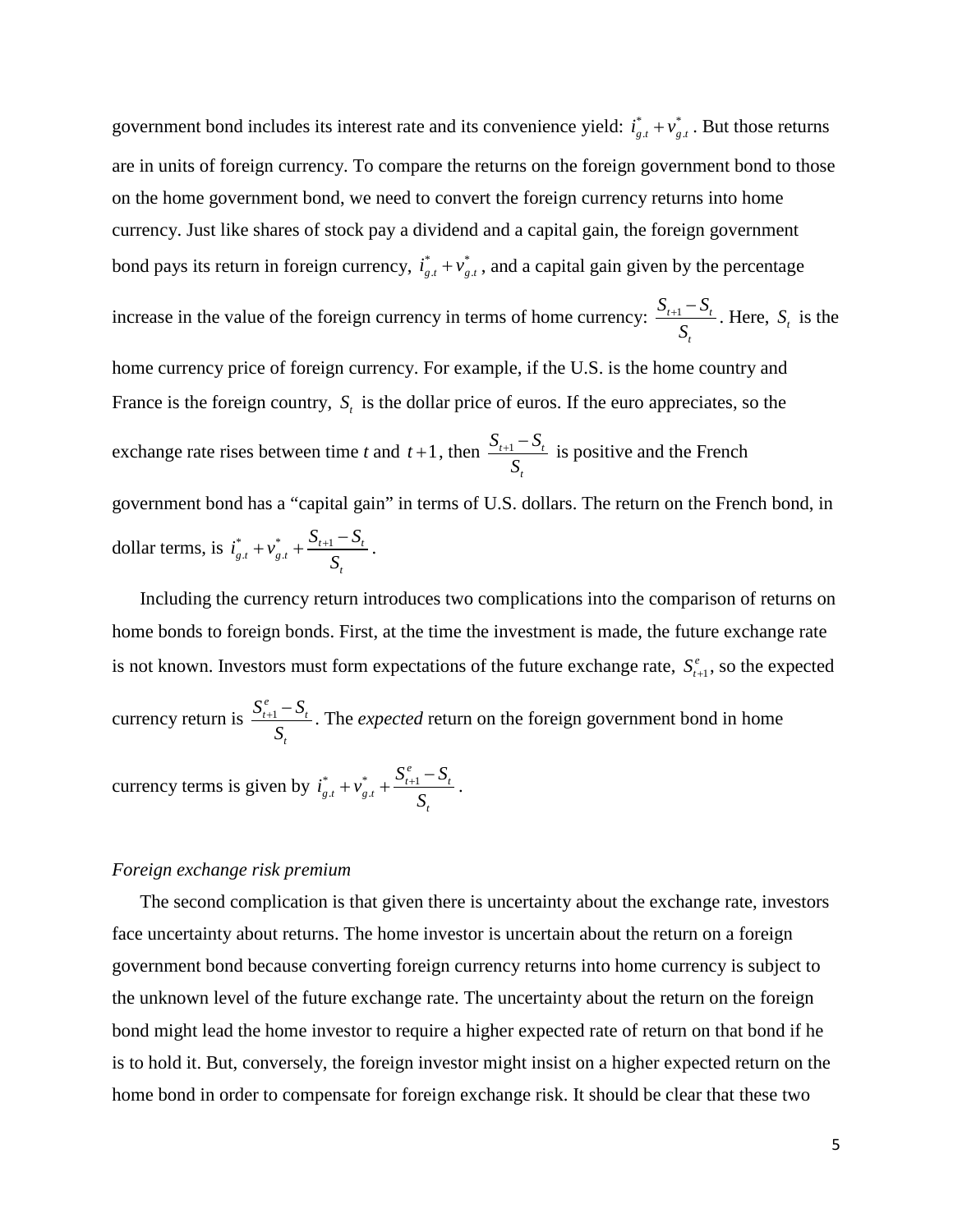conditions cannot both be satisfied – it is not possible for each of the home and foreign investor to earn a higher expected return on the other's bonds.

There is a large theoretical literature that has promulgated various theories of the "risk premium" for foreign exchange, and the models can be quite complicated. It is impossible to give a thorough summary here. But it is important to note is that just because the return on an asset is uncertain, it does not mean that investors necessarily require a higher expected rate of return to be induced to hold the asset. For example, one could think of fire insurance as being an asset with an uncertain return. Most of the time, its payoffs are negative, because the holder of the policy pays the annual premium but doesn't make any claims on the insurance company. Only when there is a fire does the "investor" receive a positive payout on the asset. Most fire insurance policyholders never receive any compensation. Surely the expected return on fire insurance is negative. But people are still willing to hold that asset, even though its return is uncertain, and its average payoff is negative. That is because of the timing of the compensation – the fire insurance pays out exactly when the policyholder receives a large negative shock to his wealth. An asset that has properties of insurance – it tends to pay out more during bad times – may have a lower expected return than a riskless asset.

So it is with foreign exchange risk. Investors around the world might be willing to accept lower average returns on U.S. government bonds (or Japanese or Swiss bonds) because those bonds maintain their value during global recessions. That is, the currencies of these countries tend to appreciate during a global downturn, and therefore have properties like fire insurance. While their expected return may be lower than returns on government bonds from other countries, investors are still willing to hold them for their insurance properties.

A complete theory of foreign exchange risk premiums would include the time-varying aversion to risk across countries, the effects of being net borrowers or net lenders to the rest of the world, and the relationship between exchange rate risk and inflation risk.

We can say that the equilibrium condition in global financial markets implies that the return on the home bond must equal the expected return on the foreign bond, adjusted for the expected capital gain, and corrected for the compensation for foreign exchange risk:

(2) 
$$
i_{g,t} + v_{g,t} + rp_t = i_{g,t}^* + v_{g,t}^* + \frac{S_{t+1}^e - S_t}{S_t}
$$

6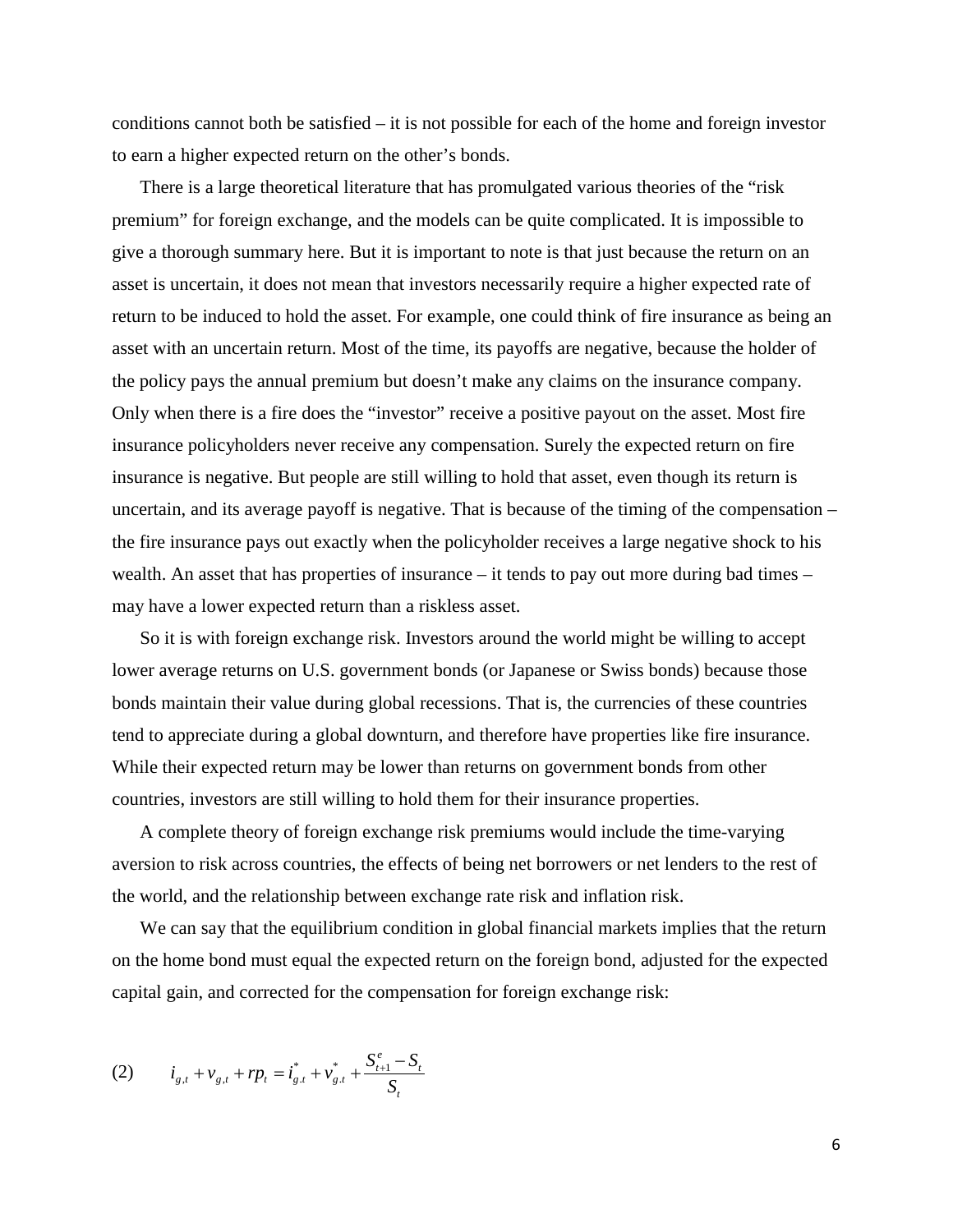Here,  $rp_t$  is the foreign exchange risk premium. If  $rp_t$  is positive ( $rp_t > 0$ ), then the foreign bond pays a return that is higher than the home bond:  $i_{g,t}^* + v_{g,t}^* + \frac{b_{t+1} - b_t}{g} > i_{g,t} + v_{g,t}$ *e*  $\frac{f_{g,t}}{g_{t}} + \frac{V_{t+1}}{g_{t}} + \frac{V_{t+1}}{g_{t}} > i_{g,t} + V_{g,t}$ *t*  $i_{p,t}^* + v_{p,t}^* + \frac{S_{t+1}^e - S_t}{S} > i_{p,t}^* + v_{t}^*$ *S*  $+v_{e,t}^* + \frac{S_{t+1}^e - S_t}{Z} > i_{e,t} + v_{e,t}$ . In this case,

the expected return on the foreign bond compensates investors for foreign exchange risk. The home bond pays a lower expected return than the foreign bond, but investors are willing to hold that bond because it provides insurance against foreign exchange risk. It could be the other way around, so that  $rp_t < 0$ , and it is the home bond that pays a higher expected return because of how the market prices foreign exchange risk.

#### *Basic model of exchange-rate determination*

Equation (2) can be rearranged with a little bit of algebra to give us our basic model of foreign exchange rate determination:

(3) 
$$
S_t = \frac{S_{t+1}^e}{(i_{g,t} - i_{g,t}^*) + (v_{g,t} - v_{g,t}^*) + rp_t + 1}.
$$

Consider the determinants of exchange rates in equation (3). Interest rates play a role. When the home interest rate increases relative to the foreign interest rate, so  $i_{g,t} - i_{g,t}^*$  increases, the exchange rate falls. The exchange rate, recall, is the home currency price of foreign currency, so a decrease in *S<sub>t</sub>* is an appreciation of the home currency. For example, when U.S. interest rates rise relative to European interest rates, the dollar appreciates relative to the euro (holding all else constant.) That matches the that an increase in home interest rates increases the marginal return on home money, because  $v_{m,t} = i_{g,t} + v_{g,t}$ , which leads to an appreciation of the home currency.

The relative convenience yields play the same role as the relative interest rates, because the convenience yield is just another source of return on the bonds. When  $v_{g,t} - v_{g,t}^*$  rises, the home currency appreciates.

If there is an increase in the riskiness of the foreign bond – that is, if the compensation to investors for foreign exchange risk on the foreign bond increases – the home currency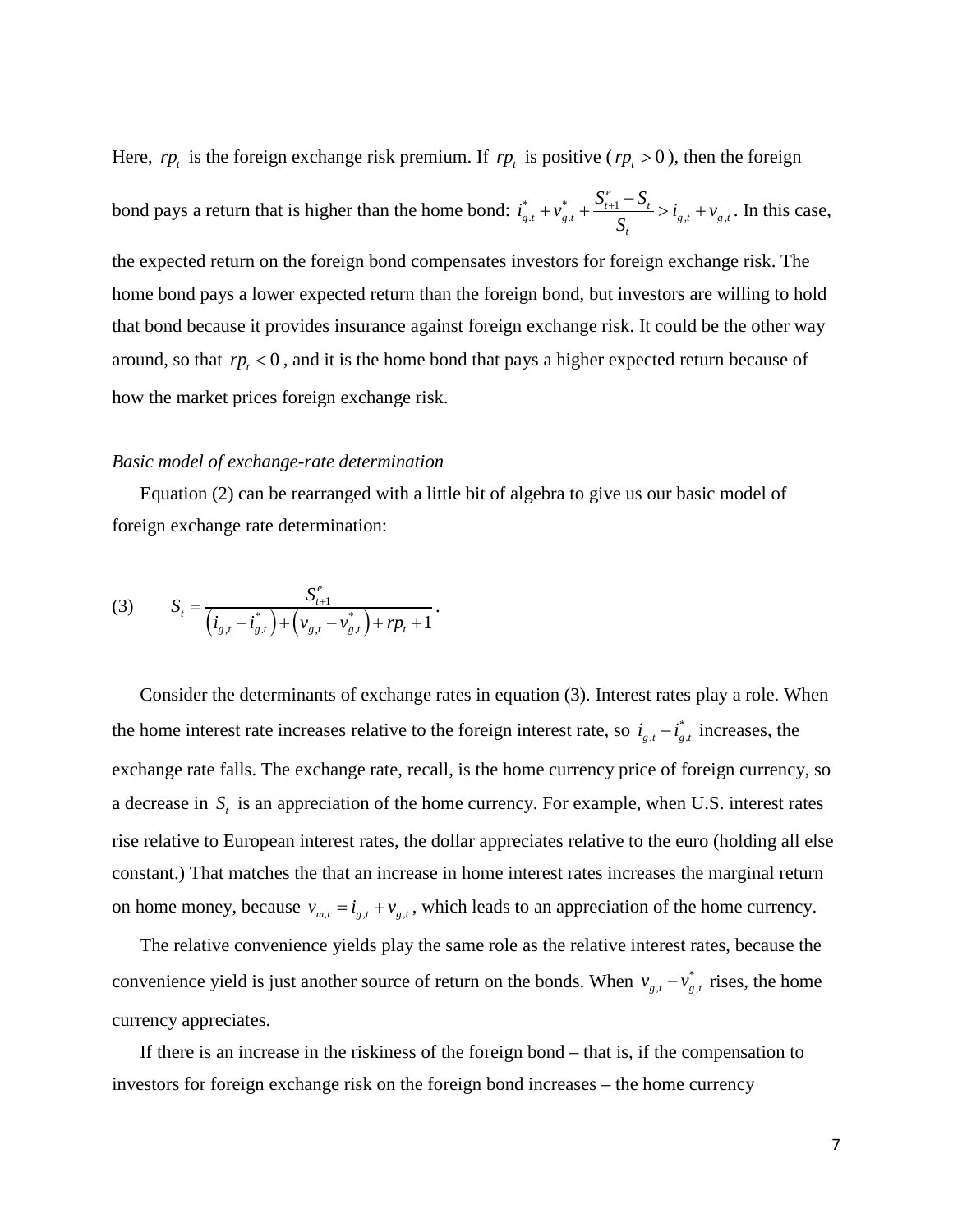appreciates. When  $rp_t$  rises, investors want to switch away from foreign bonds to home bonds. If interest rates do not change, the home currency must appreciate. Holding expectations of the future exchange rate level constant, an appreciation of the home currency today will imply an expectation of a depreciation between time *t* and  $t + 1$ . That is, algebraically, if  $S_t$  falls, and  $S_{t+1}^e$ 

is held constant, than  $\frac{D_{t+1}}{A}$ *e*  $t+1$   $\rightarrow$   $t$ *t*  $S_{t+1}^e-S$ *S*  $+\frac{1}{2}$  must rise. In order to compensate investors for the increased riskiness of the foreign bond, it must be expected to yield a capital gain in terms of home currency.

Finally, next period's expected exchange rate affects today's exchange rate. If the foreign currency is expected to have a higher level tomorrow, investors want to buy it today. A higher 1  $S_{t+1}^e$  makes  $S_t$  higher. But what determines expectations of next period's exchange rate? One possible answer is that investors are forward looking. They understand that in period  $t+1$ , the model given by equation (3) will determine the exchange rate:

$$
S_{t+1} = \frac{S_{t+2}^{e}}{(i_{g,t+1} - i_{g,t+1}^{*}) + (v_{g,t+1} - v_{g,t+1}^{*}) + rp_{t+1} + 1}
$$

Then their expectations of the future exchange rate are determined by their expectations of the determinants of the exchange rate that the model posits:

(4) 
$$
S_{t+1}^{e} = \frac{S_{t+2}^{e}}{(i_{g,t+1}^{e} - i_{g,t+1}^{*e}) + (v_{g,t+1}^{e} - v_{g,t+1}^{*e}) + rp_{t+1}^{e} + 1}.
$$

The superscript *e* represents the market's expectations. We can use this model of the expected exchange rate,  $S_{t+1}^e$ , and substitute into our exchange rate model, (3), to derive:

$$
(5) \qquad S_{t} = \left(\frac{1}{\left(i_{g,t} - i_{g,t}^{*}\right) + \left(v_{g,t} - v_{g,t}^{*}\right) + rp_{t} + 1}\right) \times \left(\frac{1}{\left(i_{g,t+1}^{e} - i_{g,t+1}^{*e}\right) + \left(v_{g,t+1}^{e} - v_{g,t+1}^{*e}\right) + rp_{t+1}^{e} + 1}\right) \times S_{t+2}^{e}.
$$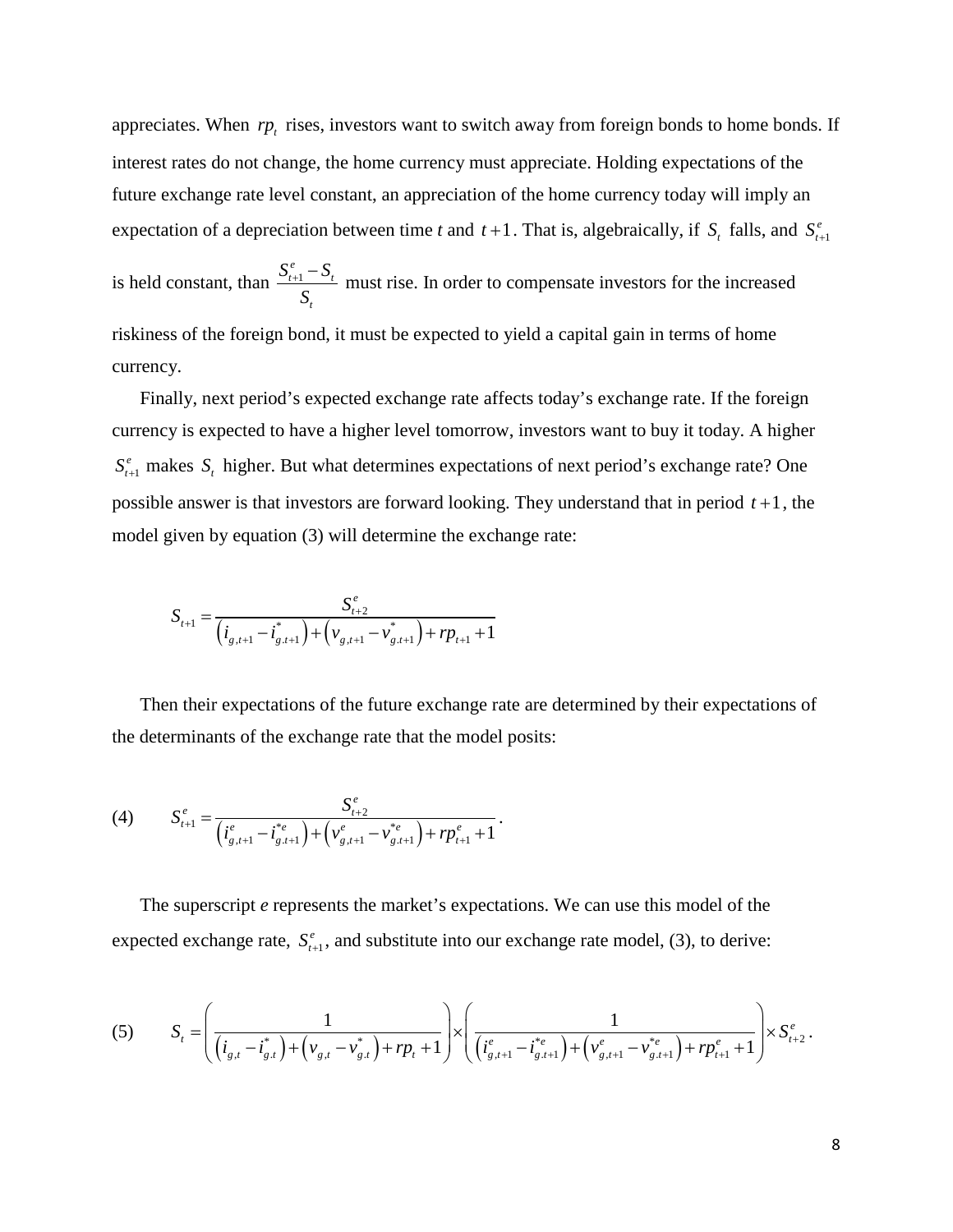We can see from (5) that the current exchange rate is affected not only by current interest rates, convenience yields and the risk premium, but also expectations of those variables in the future.

# *Long-run expectations*

Equation (5) does not fully decide the role of expectations, because it leaves undetermined the expectation of the exchange rate in period  $t + 2$ . Let's use the letter  $f_t$  to denote the "fundamental" determinants of the exchange rate at time *t*. That is,

(6) 
$$
f_t \equiv \frac{1}{(i_{g,t} - i_{g,t}^*) + (v_{g,t} - v_{g,t}^*) + rp_t + 1}.
$$

Then we can write equation  $(5)$  as:

$$
S_t = f_t \times f_{t+1}^e \times S_{t+2}^e.
$$

We can repeatedly substitute for expectations as we did in deriving equation (4), to arrive at:

(7) 
$$
S_{t} = f_{t} \times f_{t+1}^{e} \times \dots f_{t+n}^{e} \times S_{t+n+1}^{e}
$$

If period  $n+1$  is far enough into the future, then  $S_{t+n+1}^e$  can be interpreted as the market's expectation of the long-run exchange rate.

What determines exchange rates in the long run? Note that for some commodities, such as oil, gold, copper, wheat, etc., the *law of one price* holds. That is, the price of the commodity in the home country,  $P_t^c$ , equals the price of the commodity in the foreign country when expressed in home currency units,  $P_t^c = S_t P_t^{c^*}$ . In the long run, the price of commodities relative to the overall consumer price index will be determined by fundamentals of supply and demand in each country. That is,  $P_{t+n+1}^c / P_{t+n+1}$  and  $P_{t+n+1}^{c^*} / P_{t+n+1}^*$  are nailed down by factors that affect the supply and demand for the commodity relative to the overall consumption basket.  $P_{t+n+1}$  is the consumer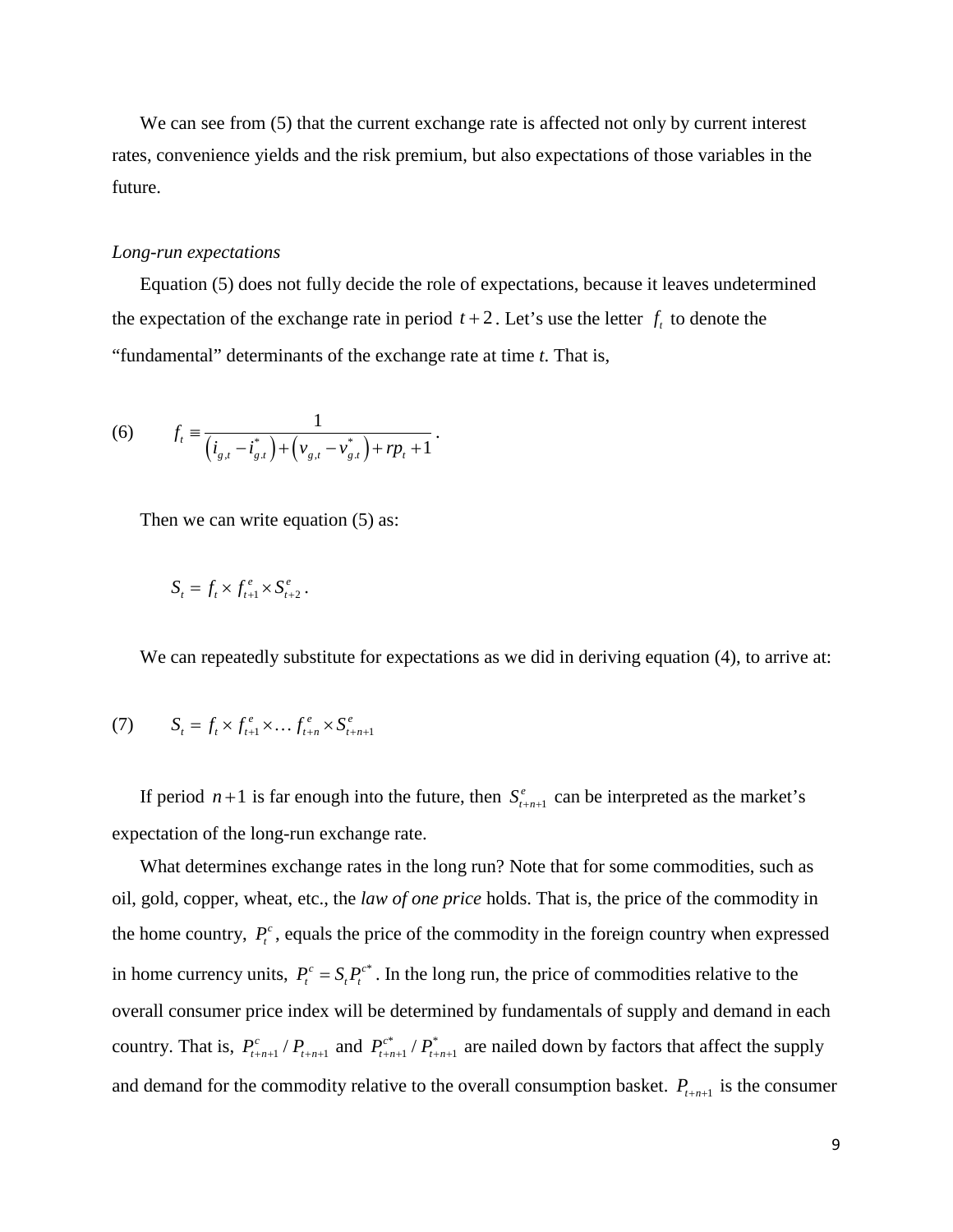price level in the home country and  $P_{t+n+1}^*$  the foreign consumer price level. Then in the long-run, if  $P_{t+n+1}^c / P_{t+n+1} = P_{t+n+1}^{c^*} / P_{t+n+1}^*$ , we have  $P_{t+n+1} = S_{t+n+1} P_{t+n+1}^*$ , a relationship known as long-run *purchasing power parity.* It follows that if this relationship is expected to hold in the long-run, the model of the exchange rate in (7) can be finally rewritten as:

(8) 
$$
S_{t} = f_{t} \times f_{t+1}^{e} \times \ldots f_{t+n}^{e} \times \left(\frac{P_{t+n+1}^{e}}{P_{t+n+1}^{*e}}\right).
$$

The equation says that the exchange rate is determined by the current economic fundamentals (the interest rates, the liquidity returns, and the risk premium), expectations of future fundamentals, and the long run expectations of nominal prices.

One simple generalization of this model recognizes that purchasing power parity may not hold exactly in the long run. It may be that in the long run (in period  $n+1$ ), prices in the home country and foreign country are not equal, but instead differ by a factor *k*:  $kP_{t+n+1} = S_{t+n+1}P_{t+n+1}^*$ . In this equation, if  $k > 1$ , prices are higher in the foreign country than the home country in the long run (when both are expressed in units of the home currency.) For example, high income countries or urbanized countries might have higher consumer prices than low-income or rural countries. Economic models allow us to estimate this factor, but a simple way to measure it is

using historical data. According to the equation, \*  $1^{\prime}$  t+n+1 1  $t+n+1$ <sup>*t*</sup>  $t+n$  $t + n$  $k = \frac{S_{t+n+1}P_t}{P_t}$ *P*  $+n+1$ <sup>t</sup>  $t+n+$  $+n+$  $=\frac{D_{t+n+1}I_{t+n+1}}{2}$ , and we can estimate k by

looking at the average value of \* *t t t*  $\frac{S_i P_i^*}{P_i}$  over a long period of time such as the past thirty or forty

years. We can modify the above model, then, using  $S_{t+n+1}^e = \frac{N_{t+n+1}}{R^*e}$ 1 *e*  $\qquad E P_{t+n}^e$  $_{t+n+1}$  –  $_{D^*e}$  $t + n$  $S_{t+n+1}^e = \frac{kP_t}{R}$ *P*  $t_{n+1}^e = \frac{H_{t+n+1}}{B^*e}$  $+n+$  $=\frac{N_{t+n+1}}{n^{*_{a}}}$ .

Monetary policy can influence the exchange rate through perhaps four channels. First, if the home country tightens policy by increasing the current interest rate or is expected to increase the interest rate in the near future, the exchange rate will fall – a home appreciation. Second, monetary policy that consistently keeps inflation in check will lead to lower expected nominal prices in the long run, which will imply a stronger currency. Monetary policy could also affect the convenience yield and the foreign exchange risk premium. If policy can stabilize inflation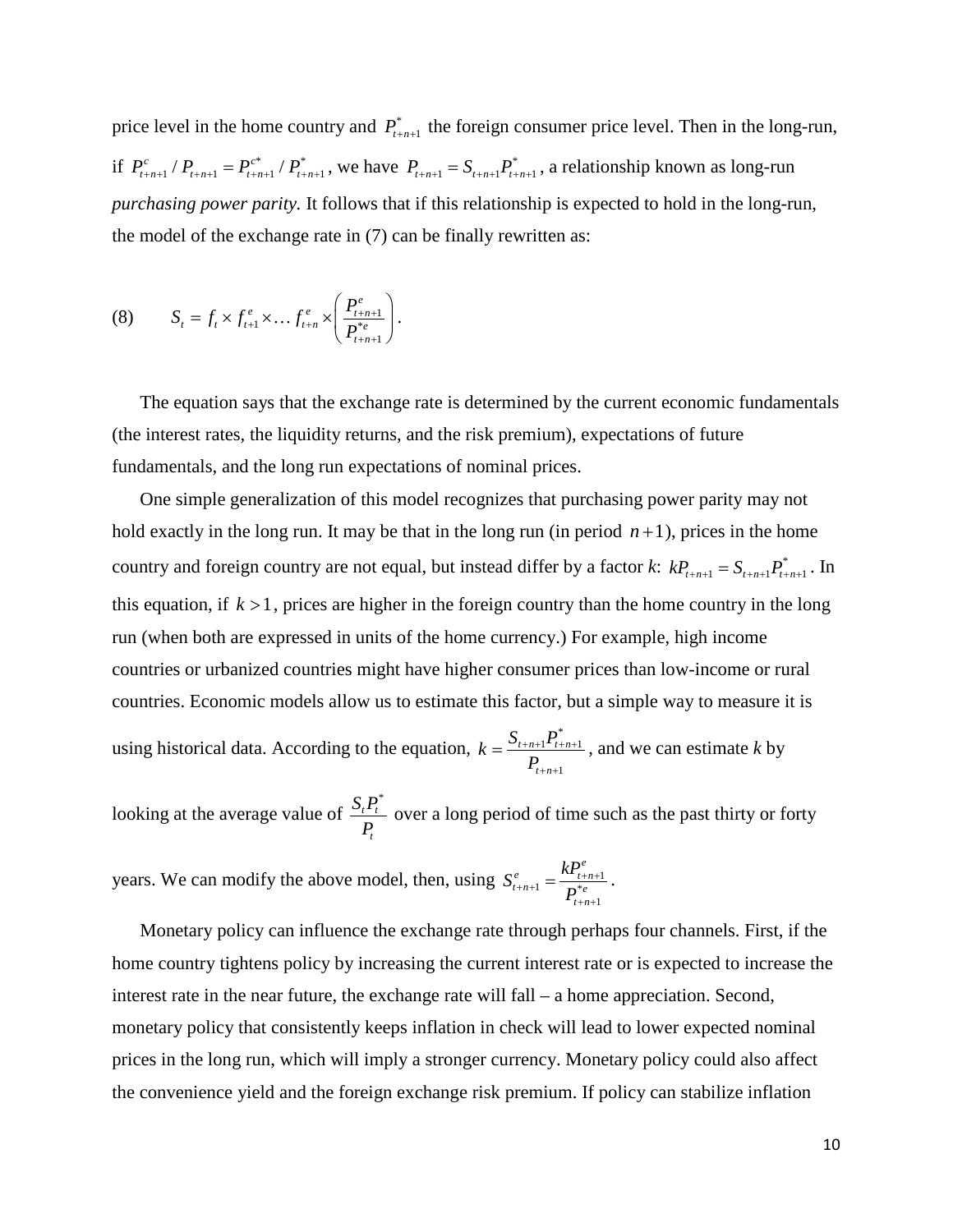and maintain the value of the currency, more investors will want to hold the country's government bonds. When the market is deep for an asset, it becomes more liquid, and then the third channel of influence of monetary policy is at work through its effect on the convenience yield. Fourth, if monetary policy is successful in preserving the value of the currency during global recessions, the currency will have lower foreign exchange risk, and therefore strengthen. A "safe haven" currency such as the U.S. dollar, Swiss franc or Japanese yen is one that has a high convenience yield and a low, or negative, foreign exchange risk premium.

# *"Bubbles" in the exchange rate*

The model of exchange rates summarized by equation (8) is built on economic fundamentals. Expectations are "rational", in the sense that the model assumes that participants in the foreign exchange market form their expectations in a way that is consistent with the model. This formulation does not permit a role for "bubbles". The foundation of the model, given in (3), allows for the possibility that the exchange rate is driven by expectations of future exchange rates. The additional assumption that the long-run expectations are tied down by purchasing power parity rules out a bubble in the exchange rate. From (3), we see that the current exchange rate,  $S_t$ , moves one-for-one with expectations of the period  $t + 1$  exchange rate,  $S_{t+1}^e$ . In turn, equation (4) shows us that  $S_{t+1}^e$  moves in tandem with  $S_{t+2}^e$ . If the market believes the exchange rate will be higher in some future period, it will translate into a higher exchange rate today. If markets' long-run expectations are not tied down, the possibility arises that the exchange rate is entirely driven by expectations, untethered from any economic fundamentals. The price of foreign currency could increase simply because the market expects it to increase.

However, it seems likely that there is a miscalculation by markets if the exchange rate is driven by expectations that are not ever tied to long-run economic conditions. If the exchange rate drifts very far from its long-run purchasing power parity value, economic forces would tend to push it back in line with the PPP value. If foreign prices were much lower than home prices, so  $P_t > S_t P_t^*$ , businesses and households would find it cheaper to buy goods in the foreign country. If this difference persisted, there would be increasing pressure to buy the foreign currency, pushing up *S<sub>t</sub>* toward its purchasing power parity value. If the exchange rate reverts to the long-run purchasing power parity level, any bubble in the exchange rate must eventually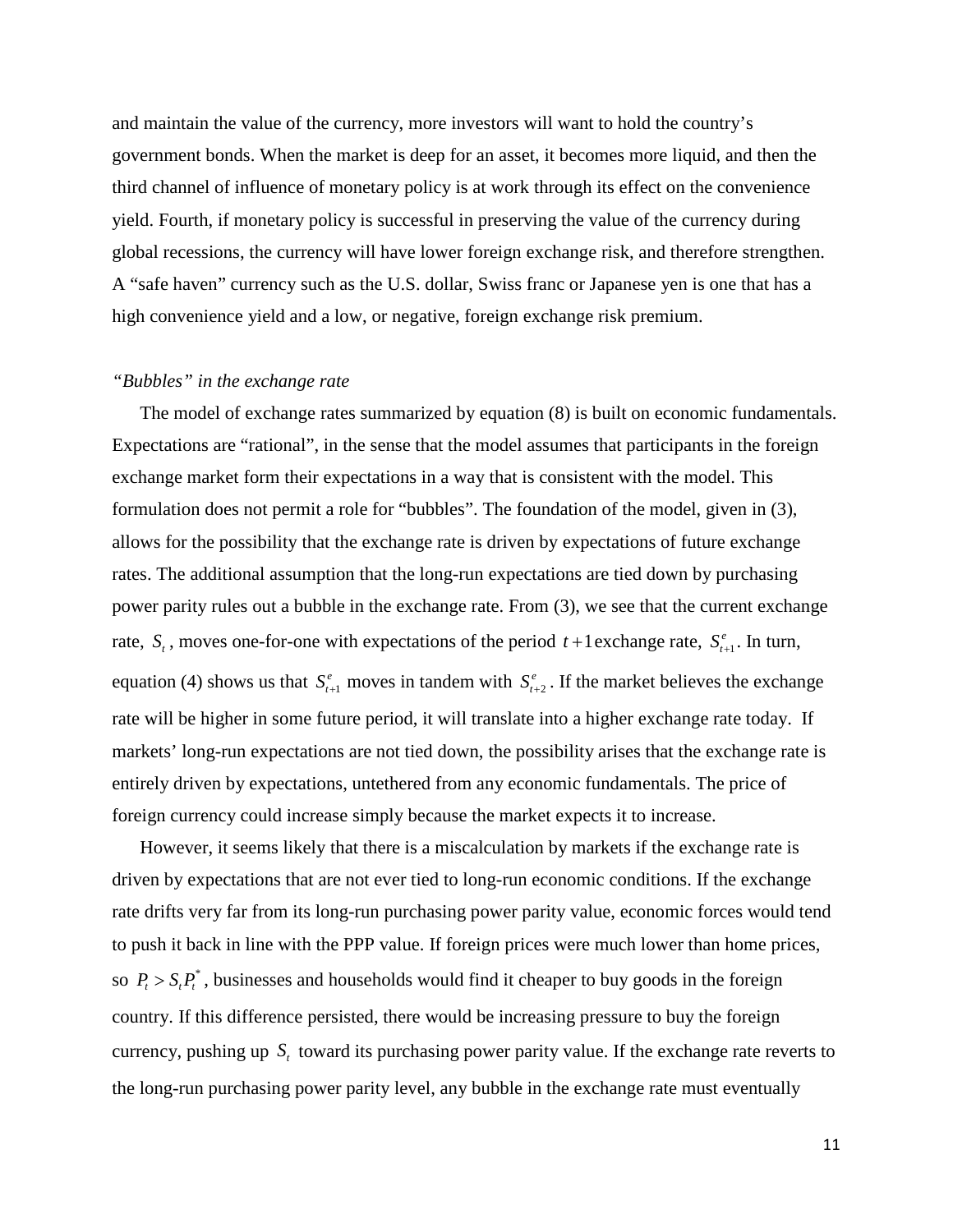burst. Forward looking agents should recognize this, and if they do, the bubble will never start. That does not mean that bubbles are impossible in foreign exchange markets – but if they exist, it suggests some lack of foresight by the market.

### *Fixed exchange rates*

Finally, it may be worthwhile to consider how an exchange rate could be fixed (to the dollar or another currency) in the context of the model given in equations (6) and (8). Suppose that the monetary policy authority of the foreign country would like to keep its exchange rate fixed (for example, at a rate of one-to-one) to the home currency. There may be forces that would work to change the exchange rate that are not directly controlled by the policymaker – changes in the current or expected future liquidity value of short-term government bonds, or there could be influences that arise because markets are not entirely convinced that the exchange rate will be fixed indefinitely. In that case, events might alter the market's expectations of future interest rates, or future risk premiums, or the long-run price level. For example, if the exchange rate were credibly fixed, then the risk premium,  $rp_t$  would be zero since there is no foreign exchange risk under a permanent foreign exchange peg. But if markets believe the peg will not last forever, then markets might expect an increase in the risk premium in some future period,  $t + k$ , so  $rp_{t+k}^e$ would increase. If the monetary authority can control the short-term interest rate, it can always use that instrument to offset any of these changes in demand for its currency and stabilize the exchange rate. Clearly, monetary policy must be entirely devoted to the goal of fixing the exchange rate, to the exclusion of other objectives if the exchange rate peg is to be successful.

For example, suppose that because of some lack of credibility, markets expect higher inflation in the foreign country, leading to a higher expected long-run price level,  $P_{t+n+1}^{*c}$ . In the absence of any action by the monetary authority, the foreign currency would depreciate, so *S*, would fall. In equation (3), the current exchange rate falls because of a decrease in the expected exchange rate,  $S_{t+1}^e$ . The foreign policymaker can stabilize the exchange rate by increasing  $i_{g,t}^*$  the decrease in demand for the currency caused by the change in expectations can be offset by making the currency more attractive with a higher interest rate.

It is helpful to consider how the currency could be fixed if the interest rate fell to the zero or to the effective lower bound. Perhaps the monetary policymaker could influence the demand for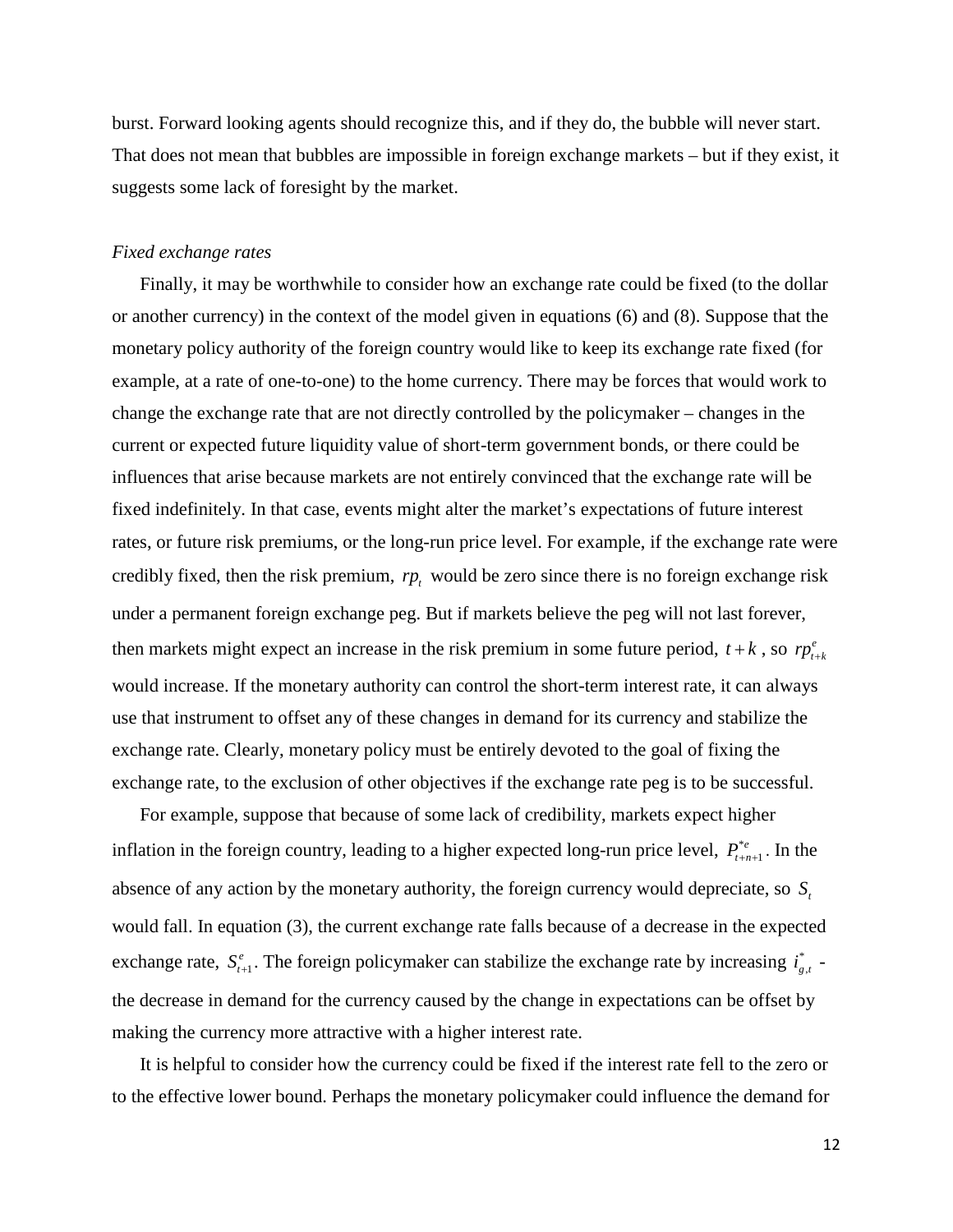its currency by effectively communicating about future monetary policy, thus impacting the market's expectations of future interest rates. However, this channel seems difficult to control. Another case would arise with a currency board. Suppose the currency board in the foreign country held one unit of home currency for every unit of foreign currency that it issued. How would the currency board react to changes in  $v_{g,t}^*$ ,  $v_{g,t}^*$  $v_{g,t+k}^{*}$ , *rp*<sub>t<sub>+k</sub></sup> or  $P_{t+n+1}^{*}$  that led to an incipient</sub> depreciation of the foreign currency? It could buy its own currency using its reserves of the home currency. That ought to stabilize the value of the currency, perhaps by increasing its liquidity return, by lowering any expectation of a future foreign exchange risk premium, or, at the very least, by lowering the expected future nominal price level in the foreign country relative to the home country.

Is it possible for the currency board to always effectively stabilize the exchange rate? Yes and no. Yes, in that it can always sell one unit of home currency for one unit of foreign currency, so any agent that holds the foreign currency can always be assured that the currency is backed by the home currency. But the currency board cannot prevent runs that cause it to entirely deplete its holdings of reserves of the home currency. If markets become convinced that the currency peg will not last, they will no longer be complacent about the long-run value of the currency, represented by its expectations of the nominal price level in equation (8). That equation tells us that if  $P_{t+n+1}^{e}$  rises enough, then the expected future exchange rate would fall, and the market value of the foreign currency may drop so much that the currency board expends all its reserves defending the currency. If that happens, the original holders of the foreign currency are repaid with one unit of home currency, but the country must create a new currency. More likely, at some point prior to all of its reserves disappearing, the country would abandon the currency board, as Argentina did in 2002. Then the market's expectation of a depreciation would be selffulfilling. Only a hard-to-define "confidence" in the currency board – like the confidence that markets apparently have in Hong Kong's currency board - can indefinitely stave off a selffulfilling currency crisis.

In section 2, we use the model of foreign exchange rates to assess the pricing of a cryptocurrency. We draw parallels between the fundamentals of national currencies such as the dollar or yen, and the fundamentals of virtual currencies such as Bitcoin or Ethereum.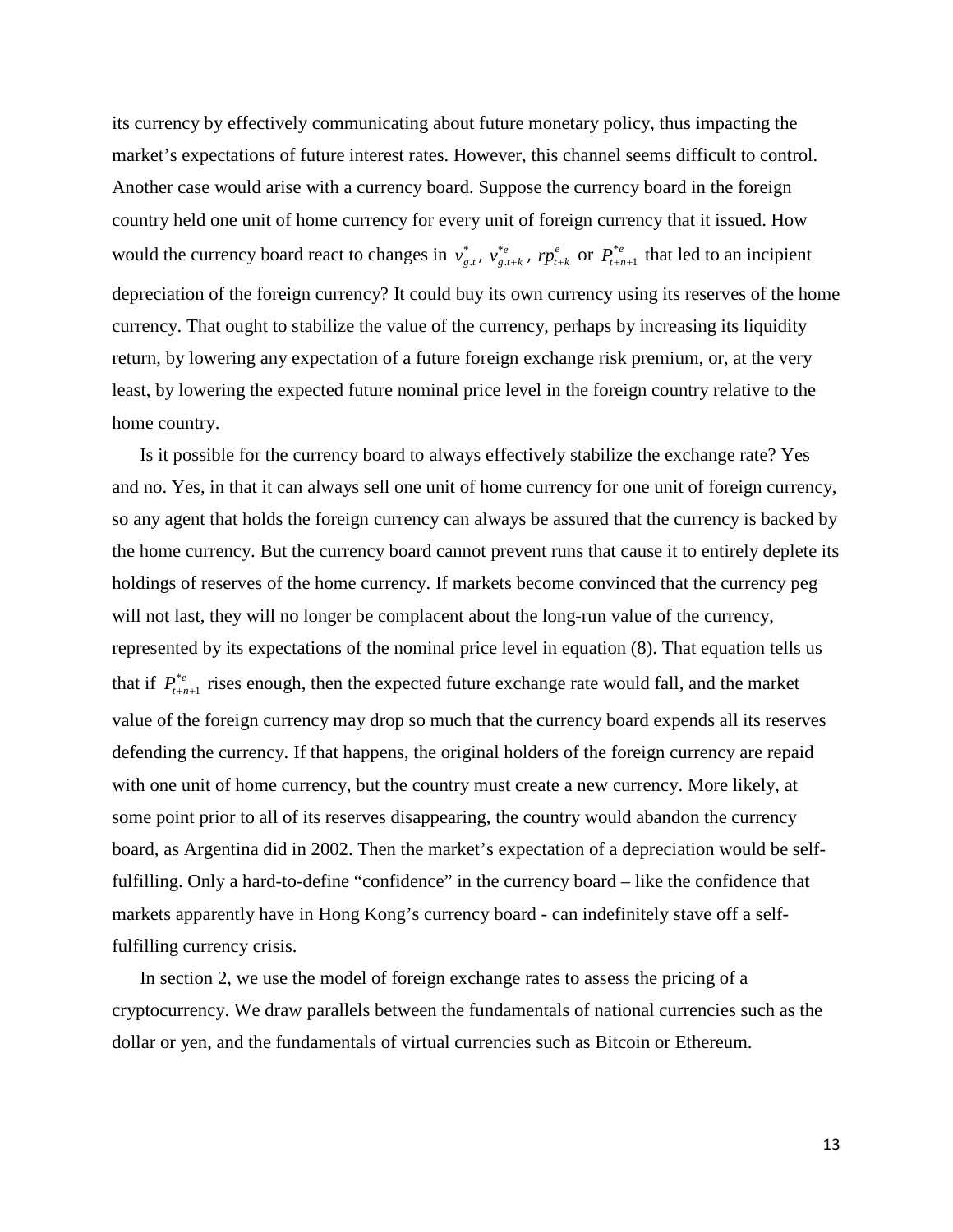# **2. Cryptocurrency Exchange Rates**

If we treat cryptocurrencies like national currencies, then their price (in terms of U.S. dollars or some other national currency) should be determined by the interest or dividend they pay (if any), their liquidity value, their foreign exchange risk premium, and their expected long-run value. We consider each of these factors in turn. It is useful to keep in mind conventional currency (hundred-dollar bills, for example) and gold as analogs to which we can compare cybercurrencies. A third comparison is to a liquid account, such as a checking account, held at a bank or other financial institution.

To keep the analysis simplified, we will examine the typical case in which the cryptocurrency does not pay any interest or dividend. The payoff to the investor comes from the liquidity return, the risk premium and/or the capital gain.

# *Cryptocurrencies as Medium of Exchange*

Cryptocurrencies can be used to make transactions, but in most cases, at least currently, it is easier and less costly to use traditional money to make payments. For transactions of small amounts, physical currency is quite convenient. For larger amounts, debits to electronic accounts (such as checking accounts in the U.S., or WeChat in China) work well. In many countries (especially the U.S.), a credit card is a very efficient means of payment. In comparison, payment with cryptocurrencies is not even possible for most transactions and most digital currencies. Even when it can be done, it is slower and more cumbersome than more traditional means of payment.

More importantly, goods and services are not priced in cybercurrencies. Instead, prices are quoted in traditional national currencies, so using digital cash for payments requires conversion into the traditional currency. That is, paying for something with Bitcoin that is priced in U.S. dollars is akin to paying with euros. As noted above, a currency that is used as a unit of account is most useful as a medium of exchange. A traditional currency is a good medium of exchange when we can be certain that prices in units of the currency are pretty stable. Prices are not nearly as stable if we are using euros to pay for goods priced in dollars then if we are using dollars, because the euro per dollar exchange rate is much more volatile than dollar prices of goods. The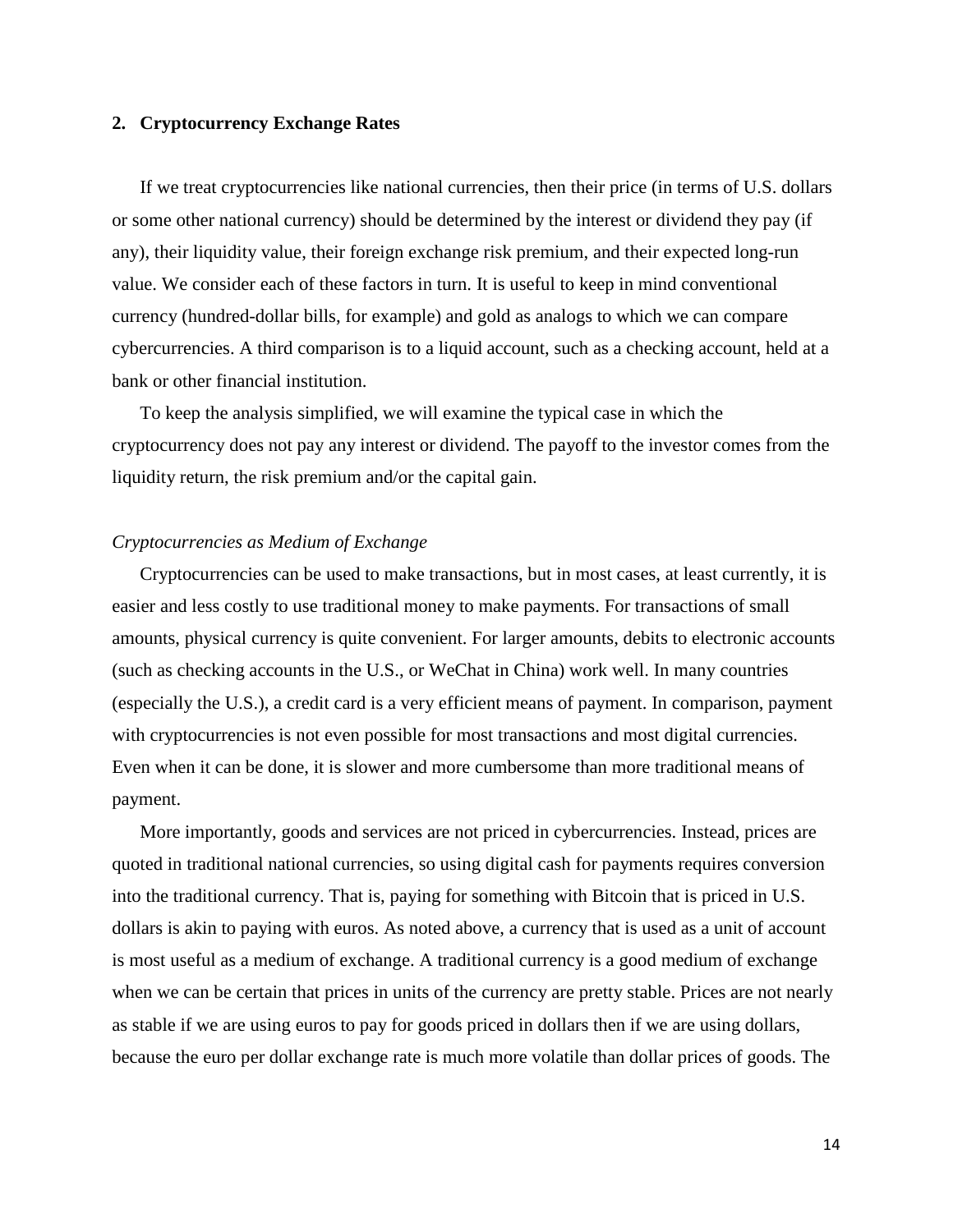digital currency price of dollars is far more unstable than the euro price, and so those digital moneys are much less useful as a medium of exchange.

Some proponents of gold as an alternative investment, and as an alternative to holding money, make the point that gold maintains its real value even in the face of high and volatile inflation. But that argument seems antiquated. Figure 1 plots U.S. consumer price inflation, 1871-2018.

Figure 1 shows that U.S. inflation has been tamed and very stable since the mid-1980s. For a period of nearly 40 years, inflation has been low and predictable. The real value of U.S. dollars has not been eroded greatly by inflation, so it seems like dollars are a good vehicle for transactions to buy goods, services and assets priced in dollars. Figure 2 plots inflation in the U.K. since the year 1200. Again, it shows that in recent history, the pound sterling has a very stable value in real purchasing power terms.



Figure 1 Consumer price inflation in the U.S., 1871-2018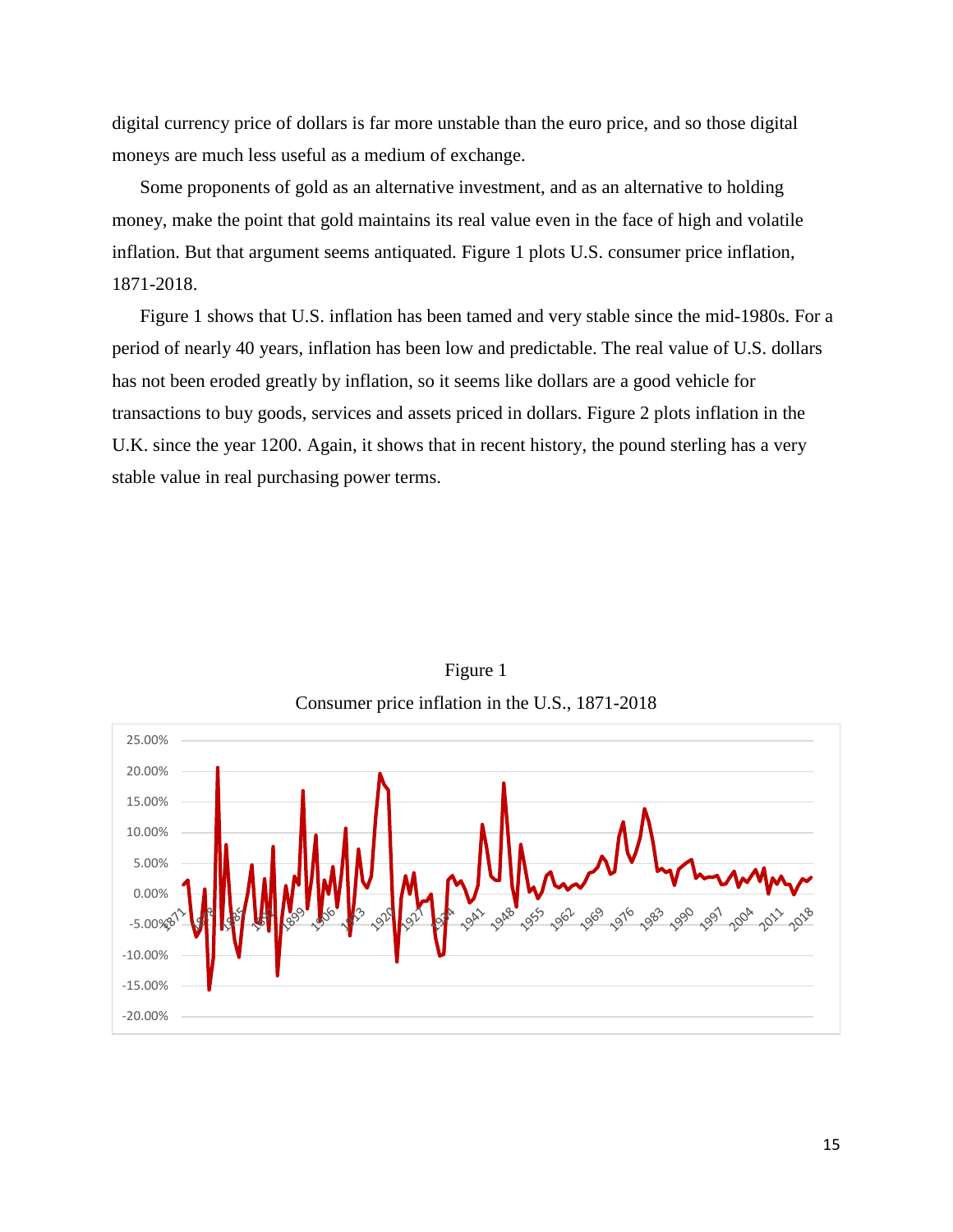



In short, the case for using cybercurrencies on the grounds that they provide more stable purchasing power than traditional currencies is weak. It appears that independent entral banks that target inflation do a good job of preserving the purchasing power of the currency.

#### *Security and Anonymity*

One potential desirable feature of cryptocurrencies compared to checking accounts is that the digital currency is not held at a bank or other financial institution. They share the property of physical currency that the holder is not subject to the risk of bank failure. But while that is an advantage in principle, in practice it does not seem to work that way. In the first place, even when banks fail, deposits have been secure. Up to a limit, deposits are insured in many countries. Moreover, depositors generally are more senior to other creditors under bank default. On the other hand, there are cases of cryptocurrencies collapsing, or cryptocurrency exchanges failing, and even elaborate theft schemes that have inflicted damage on holders of cybercurrencies.

The main attractiveness of cryptocurrencies appears to be anonymity. They are like soupedup one-hundred-dollar bills. It is hard to trace transactions made with digital cash, and digital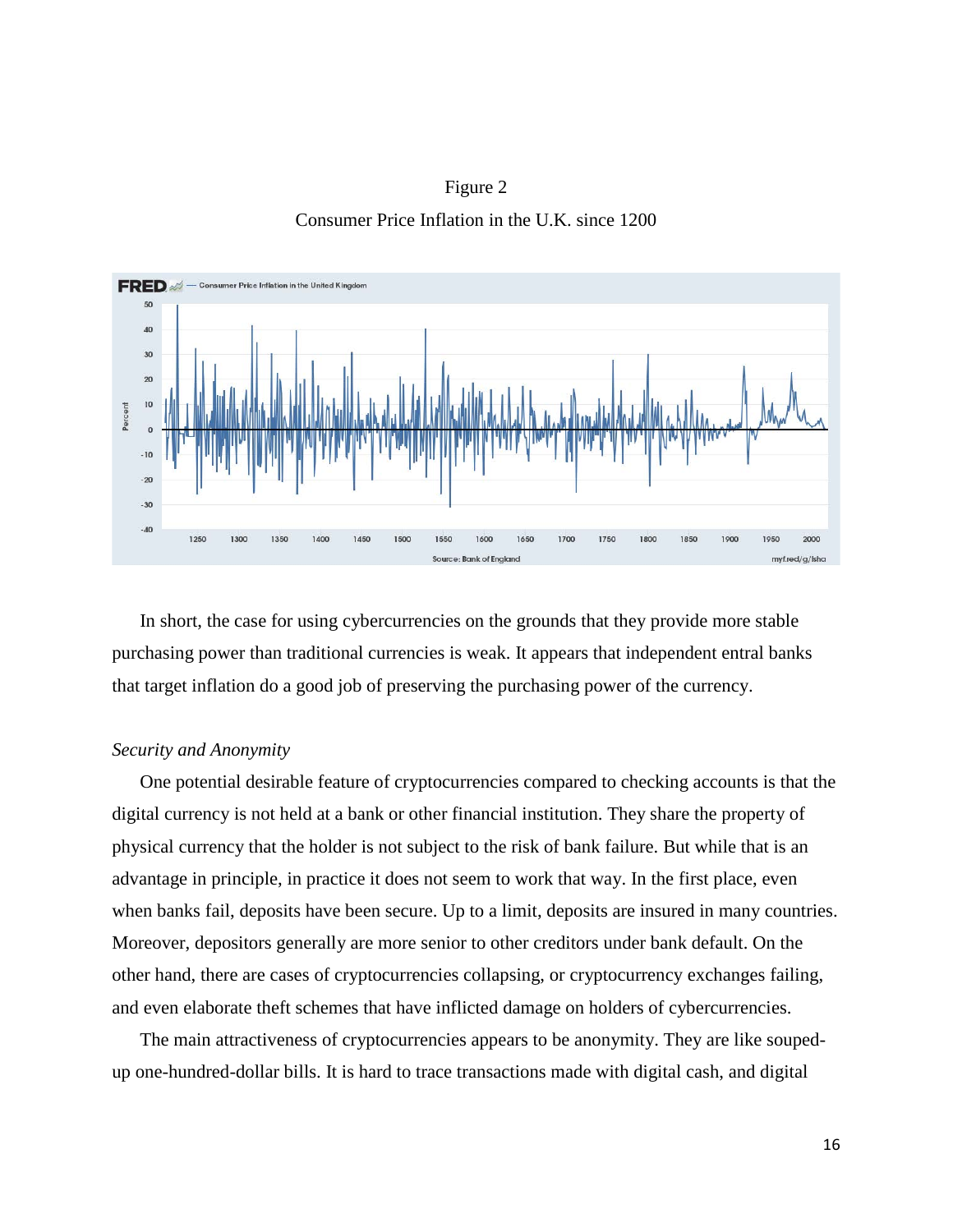money is much more convenient for very large transactions than physical currency. In the context of the exchange rate model laid out in equation (3) and subsequent equations, the "convenience yield" of cryptocurrencies does not arise from their liquidity or safety, but from their anonymity.

The instability of cybercurrency prices arises in part because of the difficulty of assessing this fundamental value. Who wants anonymity? How much are these agents willing to pay for cybercash that pays no interest, that has a volatile price, that is clumsy for transactions, and whose long-run value is uncertain (a point addressed below)?

There are, of course, many legal and legitimate reasons for agents in the economy to desire anonymity, secrecy and privacy in their transactions. Households may not want to reveal private information to other households or businesses, and businesses may desire anonymity to protect trade secrets. Strong laws that protect privacy in the traditional financial sector may not be enough. There is a perception that cryptocurrencies provide greater *de facto* protection.

However, it is also the case that there are many illegal activities that are facilitated using cybercurrencies. These include evasion of capital flow management policies, the financing of illegal trade in arms, drugs, terrorist activity, and, money laundering to hide earnings from criminal activities.

Economists are split on the desirability of capital controls as a tool of prudential management. There is not any dispute about the importance of curbing money laundering and terrorist financing. But in the context here, the question is not whether these activities are good or bad, but how they impact the pricing of cryptocurrencies. There is clearly a demand for anonymous means of payment to facilitate illegal activity. A recent blog on the IMF website offers some anecdotal insight.<sup>2</sup> For decades, until 2016, the one-dollar bill had the greatest volume in circulation of all currency notes printed by the U.S. However, now it has been overtaken by the one-hundred-dollar bill. To be clear, this is not a statement about the value of the bills in circulation – the actual number of \$100 bills in circulation is greater than the number of \$1 bills. Most households in the U.S. use currency to make smaller transactions. It is unusual to use \$100 bills for everyday expenses. According to the blog, there are over 13 billion onehundred-dollar bills in circulation globally - \$130 billion's worth – and it is likely that much of

 <sup>2</sup> "US\$100 Bill on the Rise" <https://blogs.imf.org/2019/07/25/us100-bill-on-the-rise/> July 25, 2019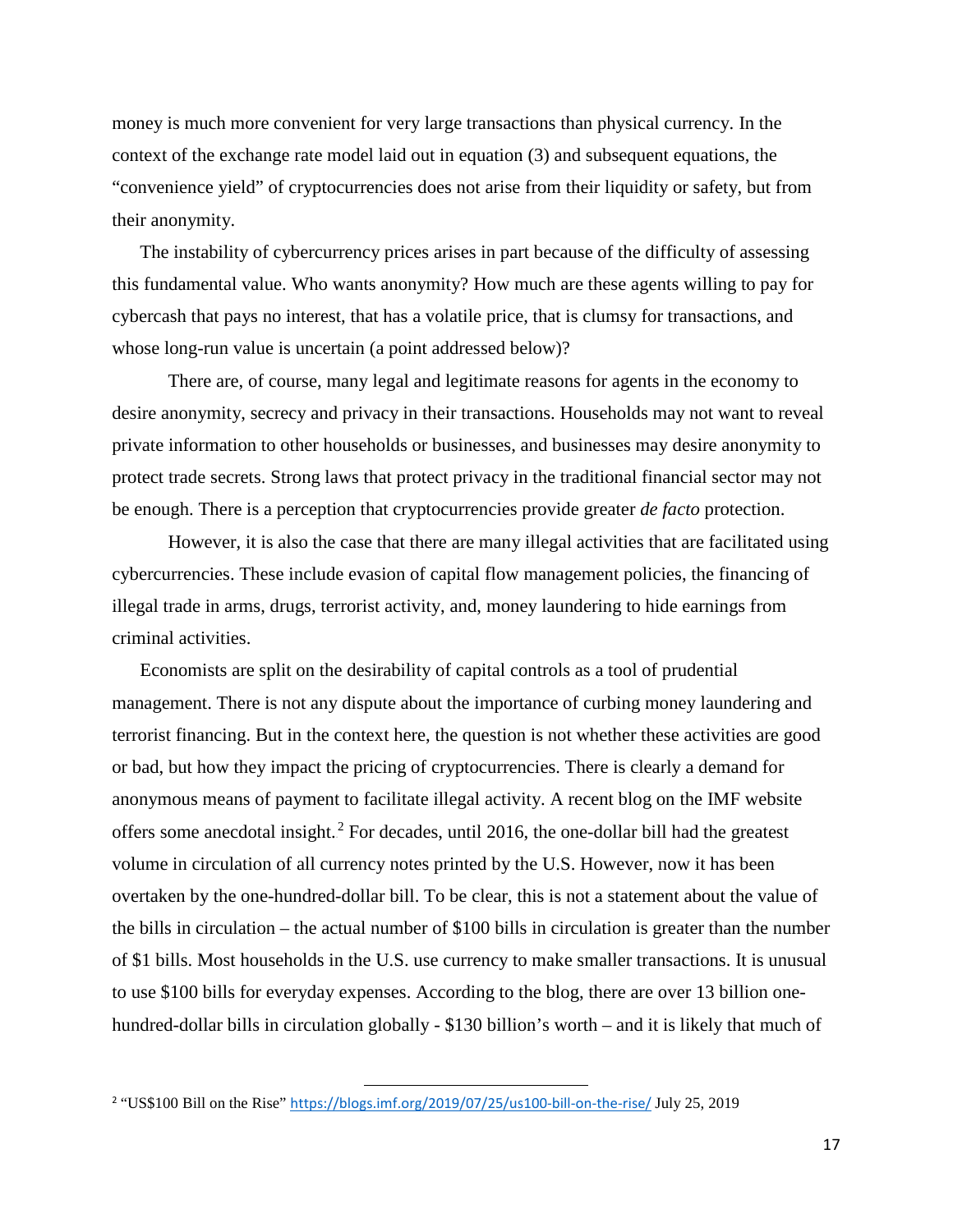that finances illegal activities. For comparison purposes, this amount is roughly half of the total market capitalization of all cryptocurrencies as of August, 2019.<sup>3</sup> The demand for these \$100 bills is evidence of a sizable worldwide demand for secret means of payment to finance illicit transactions. That demand extends also to cryptocurrencies. A recent study estimates that 46% of Bitcoin transactions involved unlawful business.<sup>4</sup>

## *The Difficulty in Valuing Cryptocurrencies*

If in fact much of the demand for cryptocurrencies arises from funding of illegal activities (including evasion of capital controls), there are great difficulties in evaluating their economic value. In the model of equation (6) and (7), the valuation of the currency depends on the convenience yield offered by the digital cash,  $v_{g,t}$ , but given the uncertainty about who is buying the cryptocurrency and for what reason, this valuation is nearly impossible. Moreover, because the pricing depends not only on the current services offered but also expected future services, markets must form some expectations about how regulations and enforcement will impinge on the value of the digital currency. If governments crack down on the use of cybercurrencies, the value of the currency is affected directly because demand arising from criminal activities would decline, and indirectly because such regulations may reduce the anonymity of cybercurrency transactions, which is valued even by users that desire privacy for legal business.

The long-run fundamental value of the cryptocurrency is also hard to measure. With conventional currencies, as described above, investors can take advantage of measures of deviations from purchasing power parity to assess the long-run direction of changes in the exchange rate. When the exchange rate is greater than its purchasing power parity level (adjusted for some constant *k* to account for permanent differences in the cost of living between locations),

we can forecast that the exchange rate will fall. That is, if  $S_t > S_{t+n+1}^e = \frac{N_{t+n+1}}{D}$ 1 *e*  $\qquad E_{t+n}^e$  $t^{2} u + n + 1 = 0$  $t + n$  $S_t > S_{t+n+1}^e = \frac{kP_t}{R^*}$ *P*  $t_{n+1}^{\epsilon} = \frac{M_{t+n+1}}{D^*e}$  $+n+$  $> S_{t+n+1}^e = \frac{M_{t+n+1}}{R_{t+n+1}^*}$ , then the foreign

currency is overvalued in the short run, and we can forecast an eventual decline in the exchange rate. But this avenue for assessing the long run value of the currency is not available for cryptocurrencies because, for the most part, goods and services are not priced in

 <sup>3</sup> See coinmarketcap.com

<sup>4</sup> Foley, Sean; Jonathan R. Karlsen; and, Talis J. Putnins. 2019. "Sex, Drugs and Bitcoin: How Much Illegal Activity is Financed through Cryptocurrencies?" The Review of Financial Studies 32, 1798-1853.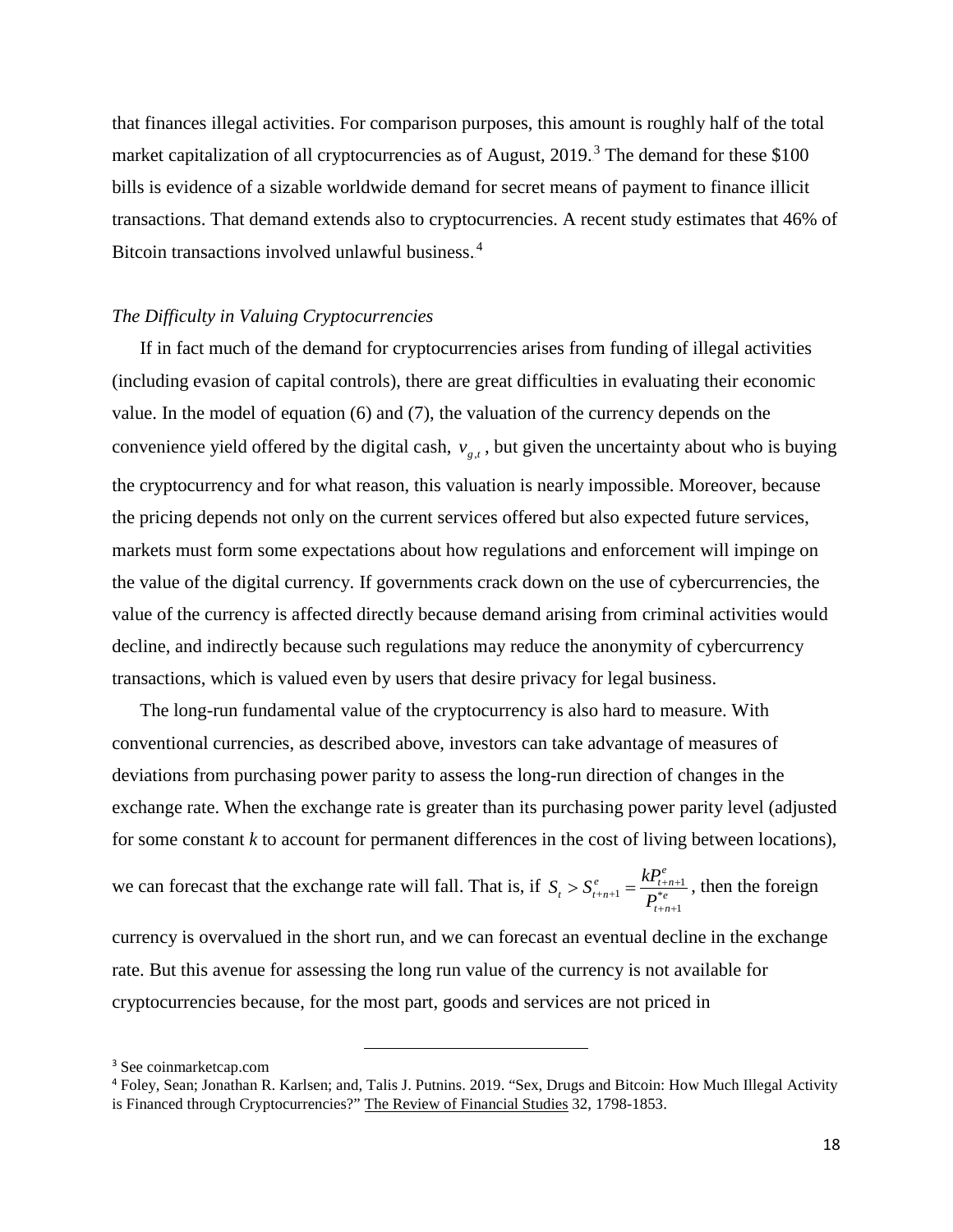cryptocurrencies. That is, usually even when a purchaser can buy goods, services or assets with Bitcoin (for example), the price is set in dollars or euros or some other conventional currency. There is no consumer price index in Bitcoin, and so there is no way to measure the misalignment of the current Bitcoin price relative to its purchasing power parity level.

A common fallacy is that limiting the supply of the currency – a fixed amount in the case of Bitcoin, for example – stabilizes the long-run value of the currency (in terms of dollars, perhaps.) This is not true because the value depends not only on the supply, but also the demand for the currency. It is the components of demand that are uncertain and difficult to measure. Here is a trivial analogy: I can offer a currency called a "charles" which is entirely anonymous. There is only one unit of this currency – its supply is fixed. It is anonymous because payment is made directly with the charles, just as if it were a one-hundred-dollar bill. I personally will create the one unit. (Let's also assume that my artwork is so good that it cannot be counterfeited.) What would somebody be willing to pay me for this cryptocurrency? The supply is fixed, but it can only have value to the extent that people find it a useful store of value or medium of exchange. A less trivial analogy is to monetary policy as it has been practiced in the past thirty years, especially in advanced economies. There was a time when economists believed that demand for money was very stable, and so a good policy rule was one that set a path for the growth rate of the money stock. Those policies faltered precisely because the demand for money was not stable. More accurately, the demand for whatever measure of money that policy was targeting  $-M1$ , M2, or some other measure – was not stable. When policymakers began instead to adopt policies that targeted outcomes, particularly inflation targeting, then the purchasing power of the currencies stabilized. In essence, to stabilize nominal prices, policymakers implicitly alter the supply of money in response to fluctuations in demand for money.

#### *Cryptocurrencies and Bubbles*

Some economists maintain that cryptocurrencies are purely a bubble that offer no fundamental return. If a currency is a pure bubble, investors value it only because they expect the price to rise. In this view, the bubble is bound to burst at some point because the price cannot rise forever relative to other assets – some sort of balance sheet constraint, or a change in expectations, will lead to the demise of the currency. That is not the view taken here. We have argued that the cybercurrency's fundamental value arises from its relative anonymity for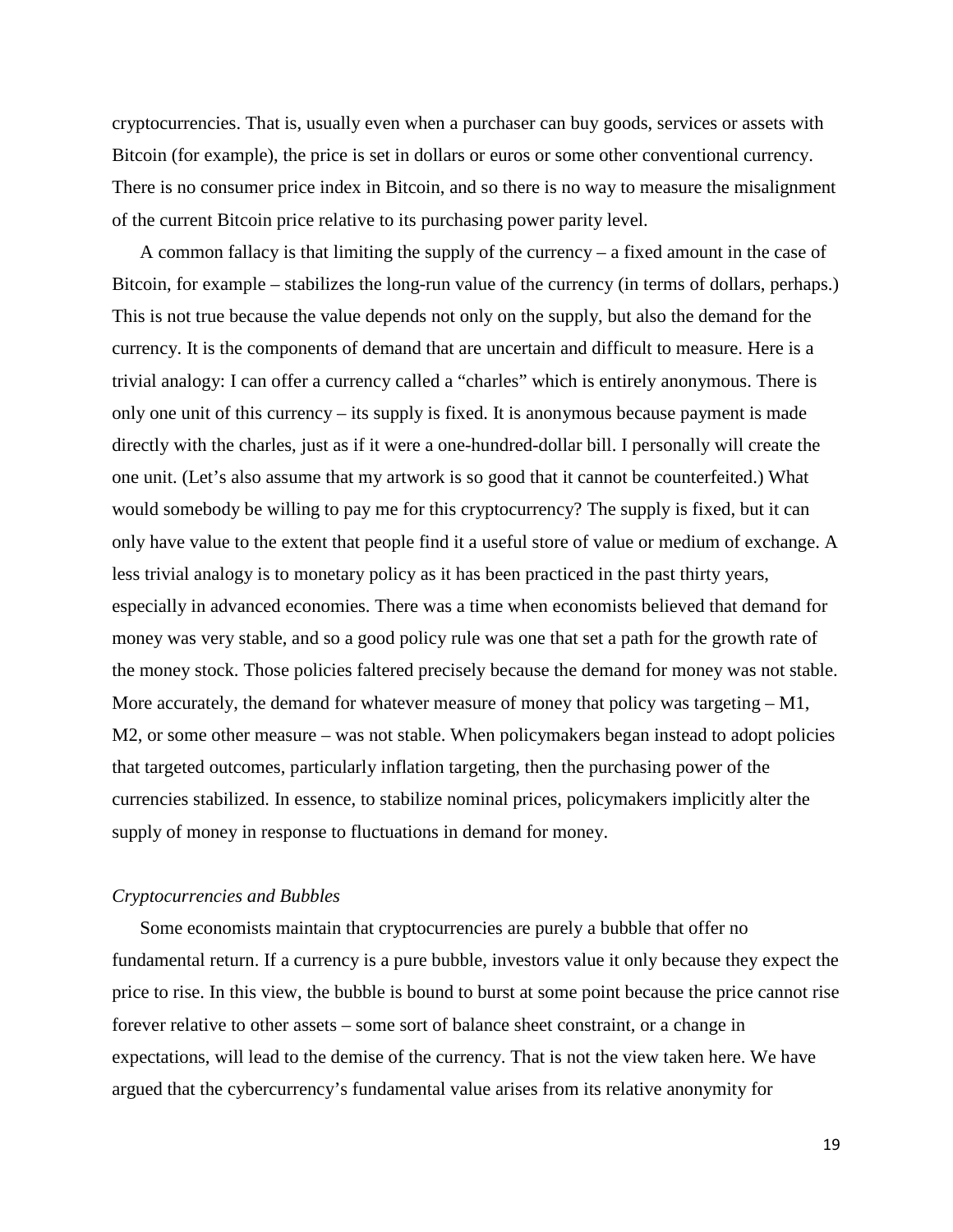transactions (and possibly its protection from bank failure.) However, we have also contended that it is nearly impossible to assess the fundamental value of the currency. Under these circumstances, it is easy for asset price bubbles to arise. Consider equation (7). The exchange rate today may change, even when current and expected future fundamental determinants are held constant, if the long-run expected exchange rate changes. That is the essence of a bubble, because movements in the current value of the currency are caused only by changes in the expected future value. However, because it is difficult to measure the fundamentals and the market's expectations of future fundamentals (that is, it is hard to measure  $f_t$ ,  $f_{t+1}^e$ ,  $f_{t+2}^e$ , ...), an investor would not be able to tell whether the exchange rate fluctuation is being caused purely by an expectation-driven bubble, or by changes in expectations about future fundamental determinants. In the case of conventional currencies, a bubble will not last long because knowledgeable investors will be able to ascertain when the currency is far out of line with the value pinned down by economic forces (as in equation (8)). Those bubble-bursting, fundamentals-trading investors must have a smaller role in pricing cryptocurrencies given the ambiguity about fundamental values. The pricing of these cyber assets then is amorphous both because it is hard to assess the value of fundamentals and because it is easy for bubbles to at least temporarily drive the price.

Another possible fundamental value to a cryptocurrency is as a hedge against global risks. Gold is said to have that property. During a crisis many assets lose value, and even conventional currencies lose value if inflation spikes up during a global downturn. Since gold is a real commodity, gold investors believe that it will maintain its value during such times, and so it serves as a hedge against fluctuations in the value of the investor's portfolio. A difference between gold and cryptocurrencies is that the fundamental long-run price of gold is connected to real demand from its usage in industry and fine art, while the real long-run value of cryptocurrencies is harder to pin down. Cryptocurrency prices have been very volatile over both day-to-day and longer-run horizons and have not proven to be a good portfolio hedge.

To summarize, while exchange rate models are far from perfect in accounting for the level and movement of conventional currency prices, they offer some guidance on measurable economic factors that affect these prices. Short-run movements are more difficult to account for, but long-run values are tethered by purchasing power parity (or some variant of that long-run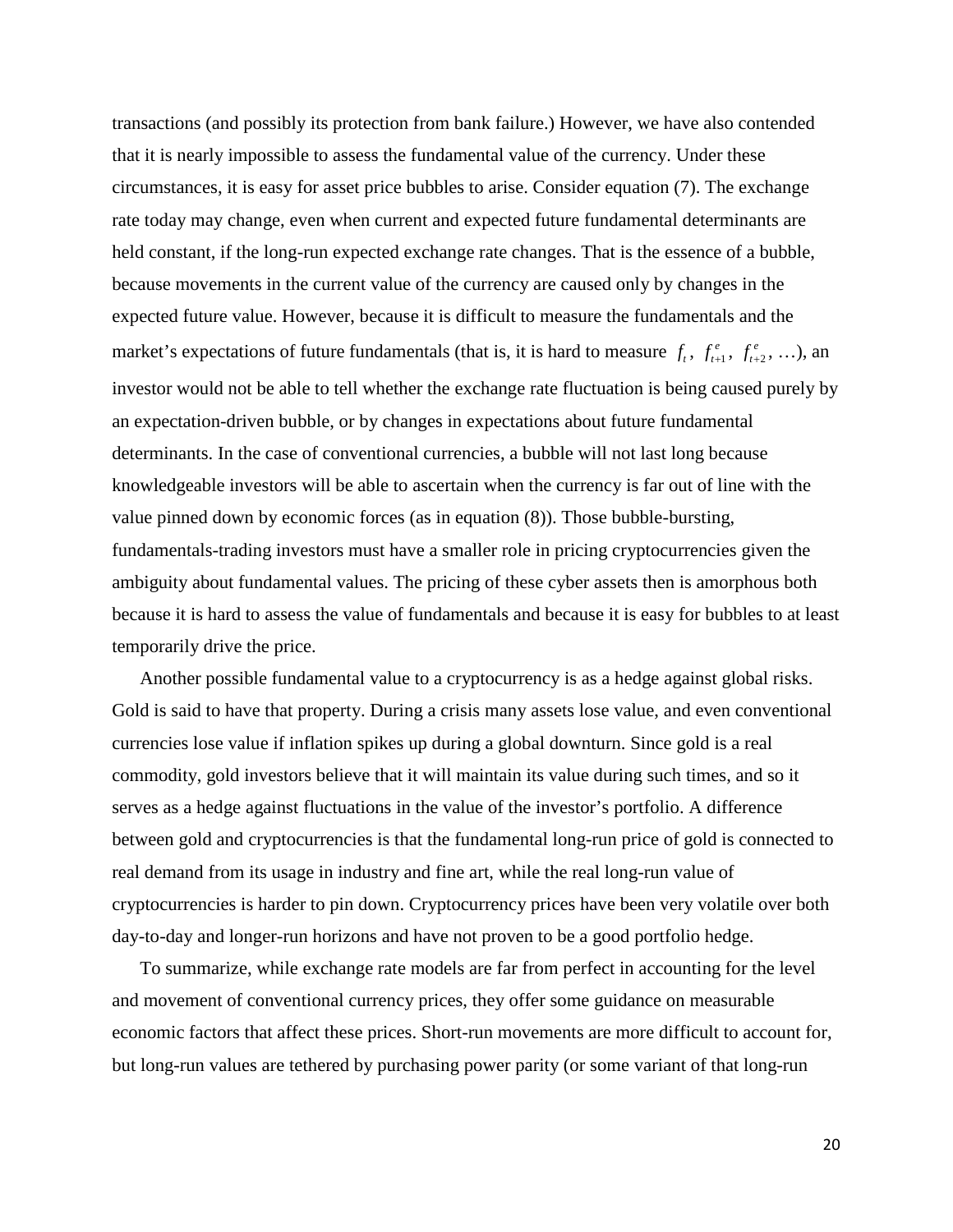model.) Cryptocurrencies are nearly impossible to price both because we cannot assess the value of its principle attribute, anonymity, and because there is no clear long-run anchor.

# *Stable Coins and Fixed Exchange Rates*

Speaking of tethering, the application of the model in section 1 to pegged currencies is also helpful in the consideration of "stable currencies". "Stable coins" share many characteristics of traditional currencies that have an exchange rate fixed to another currency. In fact, the most successful (so far) of the stable coins, Tether, is operated much like a currency board. Tether claims to back each of its coins by one U.S. dollar.

There are a few interesting properties of stable coins that relate to traditional currencies and currency boards. Exactly as the discussion above of currency boards highlights, stable coins are subject to runs that are precipitated by a lack of confidence. Even if a coin pegged to the U.S. truly is backed 100 percent by very liquid dollar assets, there could be a run on the coin if investors have doubts about the future backing of the coin.

Coins that are not backed 100 percent by liquid, riskless assets are even more vulnerable to a run. In fact, the business model for most stable coins involves holding assets that have some risk but pay an expected return that compensates for that risk. Certainly stable coins are not backed by 100-dollar bills kept in a safe somewhere. When these risky assets lose value, investors in the stable coin may doubt the soundness of the backing, and a run could occur.

What are the advantages of a stable coin? Usually this question is answered comparing stable coins to other digital cash, and the answer is obvious: as long as a run does not occur, the value in terms of dollars (or whatever currency the stable coin is pegged to) is much less volatile. Since ultimately investors value wealth for what it can buy, and the goods and services they buy are priced in dollars or other traditional currencies, then this stability is desirable. A different comparison is to a liquid account denominated in a traditional currency. Why hold Tether (which is pegged to the U.S. dollar) when one can hold a liquid account in U.S. dollars at a bank? As we have noted, one potential advantage of any cybercurrency compared to bank deposits is the immunity from bank failure. The main advantage might be the higher security, anonymity and privacy offered by digital currencies relative to bank accounts. If the digital cash value is credibly fixed to the dollar, then the investor can balance his portfolio of liquid assets between those that are widely accepted, convenient, and subject to consumer regulatory protection with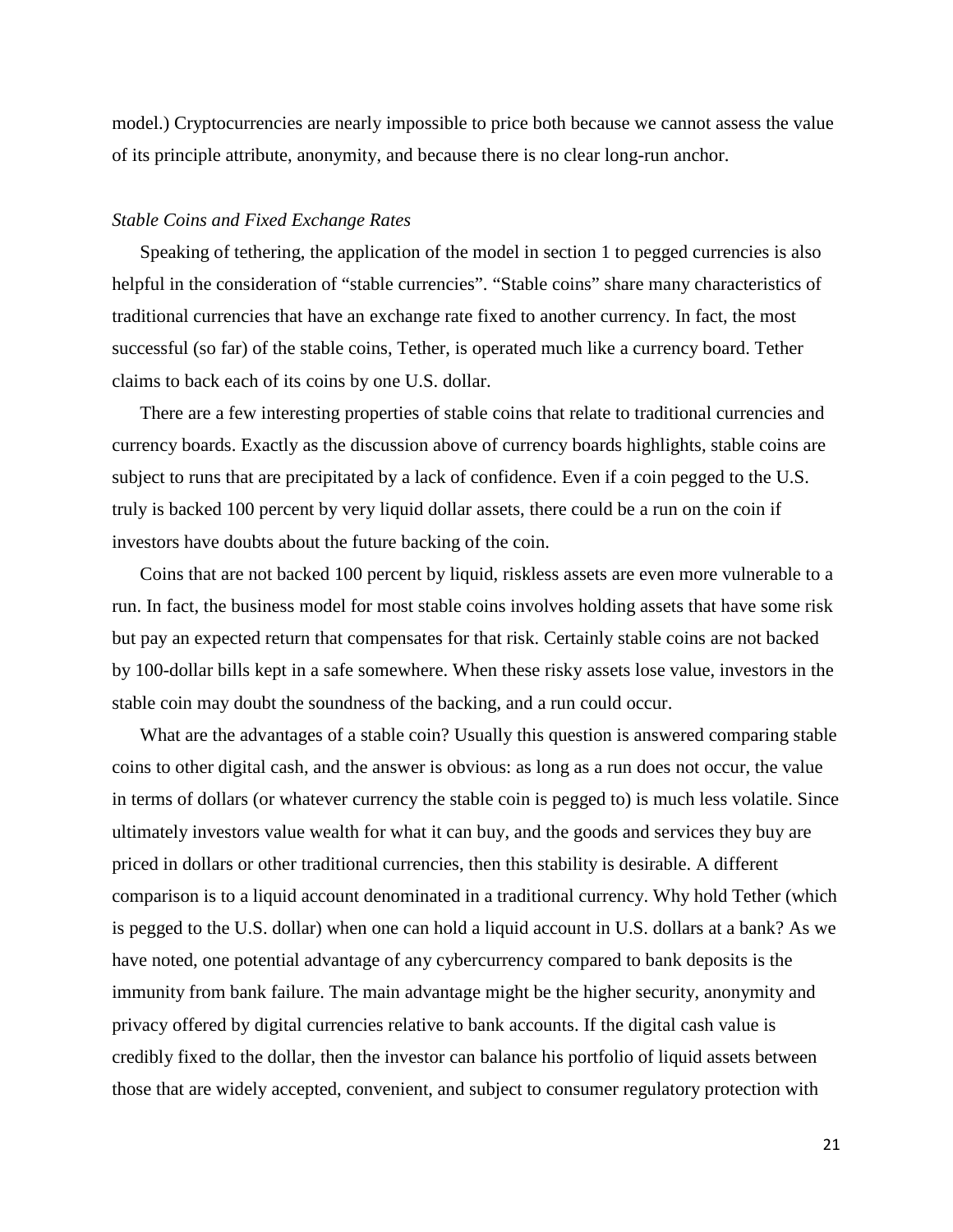those that offer greater anonymity. Until now, the demand for stable coins is small relative to other liquid assets.

#### **3. Policy Implications and Conclusions**

Because cybercurrency holdings are small relative to other forms of liquid assets (in August, 2019, the market capitalization of digital currencies was approximately \$260 billion, which by comparison is less than 2 percent of U.S. Treasury debt held by the public, which measured around \$16.17 trillion<sup>5</sup>), the digital currency market is not a major concern for monetary policy currently. Regulatory issues should be the focus of policymakers at central banks.

Price stability is the primary concern of central bank monetary policymakers. As long as goods and services are priced in traditional national currencies, the existence of the cybercurrency market should not impede the achievement of an inflation target. A concern would be if "currency substitution" occurred. Currency substitution refers to the situation in which a national currency is replaced by a different currency. Consumer prices are set in the new currency, and transactions take place using the new currency. Examples of currency substitution have arisen in countries when prices in the national currency experience high and volatile inflation. Many central banks around the world have adopted inflation targeting practices, and no countries – with the exception of Venezuela – appear to be susceptible to currency substitution. If currency substitution occurs, then the national central bank no longer can control inflation, but this only occurs when the policymaker has lost control in the first place.

Another concern of monetary policymakers is to insure liquidity in the market for loans to households and businesses. A potential looming problem arises from loans denominated in cryptocurrencies. However, this problem is a mere speck currently – the market for such loans is tiny. The problem such loans raise is exactly analogous to foreign-currency loans using traditional currencies. A business whose revenue is in pesos may find it very difficult to repay a dollar-denominated loan if there is an unexpected peso depreciation, just as a household that earns income Polish zloty is taking on risk with a mortgage denominated in euros. Financial

<sup>&</sup>lt;sup>5</sup> See coinmarketcap.com for the cryptocurrency figures and treasurydirect.gov for the U.S. government debt numbers.